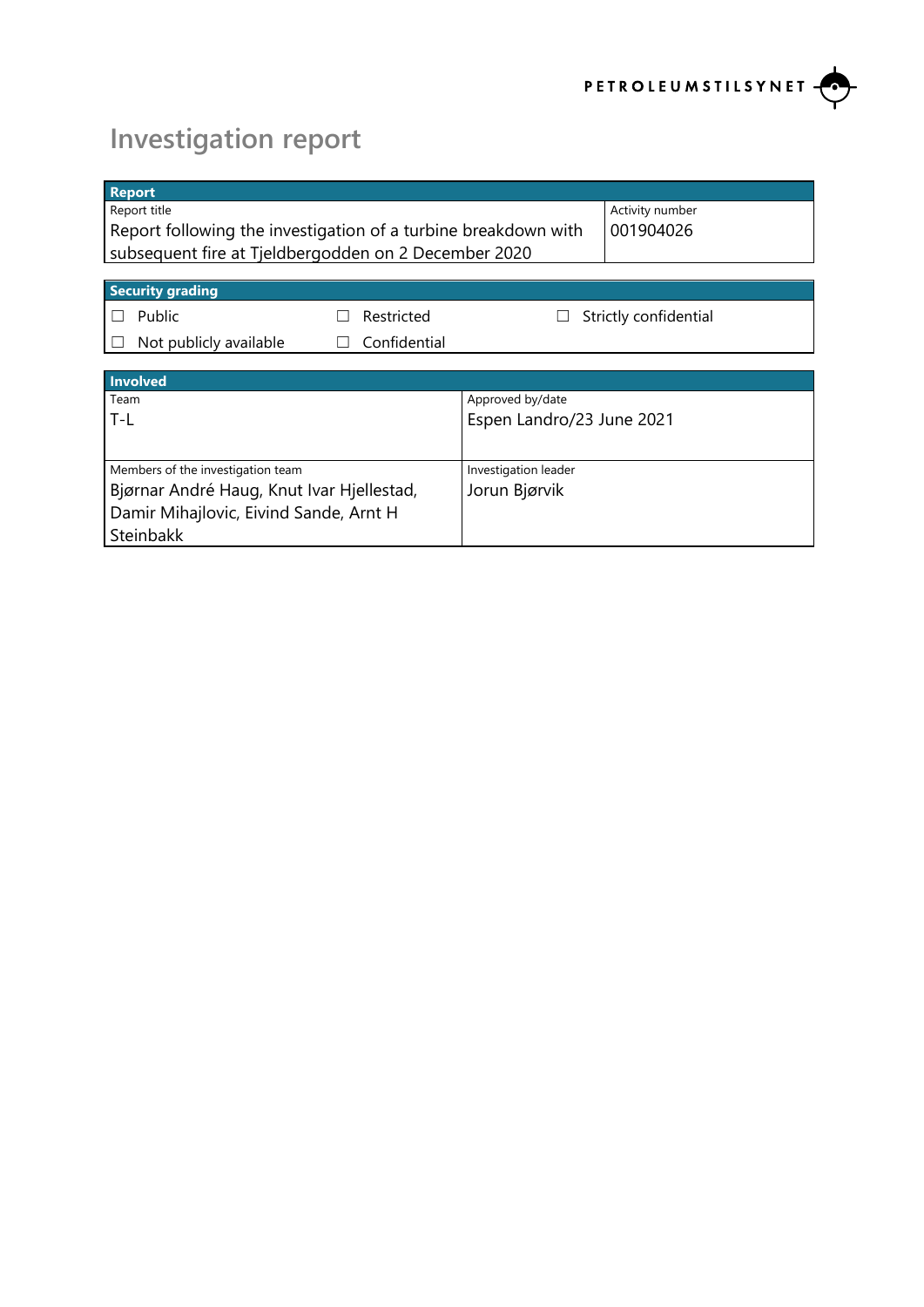# **Contents**

| $\mathbf{1}$   |     |       |                                                    |  |
|----------------|-----|-------|----------------------------------------------------|--|
| 2              |     |       |                                                    |  |
|                | 2.1 |       |                                                    |  |
|                | 2.2 |       |                                                    |  |
|                | 2.3 |       |                                                    |  |
|                | 2.4 |       |                                                    |  |
| 3              |     |       |                                                    |  |
|                | 3.1 |       |                                                    |  |
|                | 3.2 |       |                                                    |  |
|                | 3.3 |       |                                                    |  |
| $\overline{4}$ |     |       |                                                    |  |
|                | 4.1 |       |                                                    |  |
|                |     | 4.1.1 | General system description of the steam turbine 9  |  |
|                |     | 4.1.2 |                                                    |  |
|                |     | 4.1.3 | Flintstone valve condition before the incident 14  |  |
|                |     | 4.1.4 |                                                    |  |
|                |     | 4.1.5 | Ongoing activity to adjust governor parameters  15 |  |
|                | 4.2 |       |                                                    |  |
|                | 4.3 |       |                                                    |  |
|                | 4.4 |       |                                                    |  |
|                | 4.5 |       |                                                    |  |
|                |     | 4.5.1 |                                                    |  |
|                |     | 4.5.2 |                                                    |  |
|                |     | 4.5.3 |                                                    |  |
| 5              |     |       |                                                    |  |
| 6              |     |       |                                                    |  |
|                | 6.1 |       |                                                    |  |
|                | 6.2 |       |                                                    |  |
| $\overline{7}$ |     |       |                                                    |  |
|                | 7.1 |       |                                                    |  |
|                | 7.2 |       |                                                    |  |
|                |     | 7.2.1 | Information used as a basis for classification 23  |  |
|                |     | 7.2.2 | Failure to handle an impaired barrier function 23  |  |
|                |     | 7.2.3 |                                                    |  |
|                |     | 7.2.4 | Failure of system reviews to identify design       |  |
|                |     |       |                                                    |  |
|                |     | 7.2.5 |                                                    |  |
| 8              |     |       |                                                    |  |
|                | 8.1 |       |                                                    |  |
|                | 8.2 |       |                                                    |  |
|                | 8.3 |       |                                                    |  |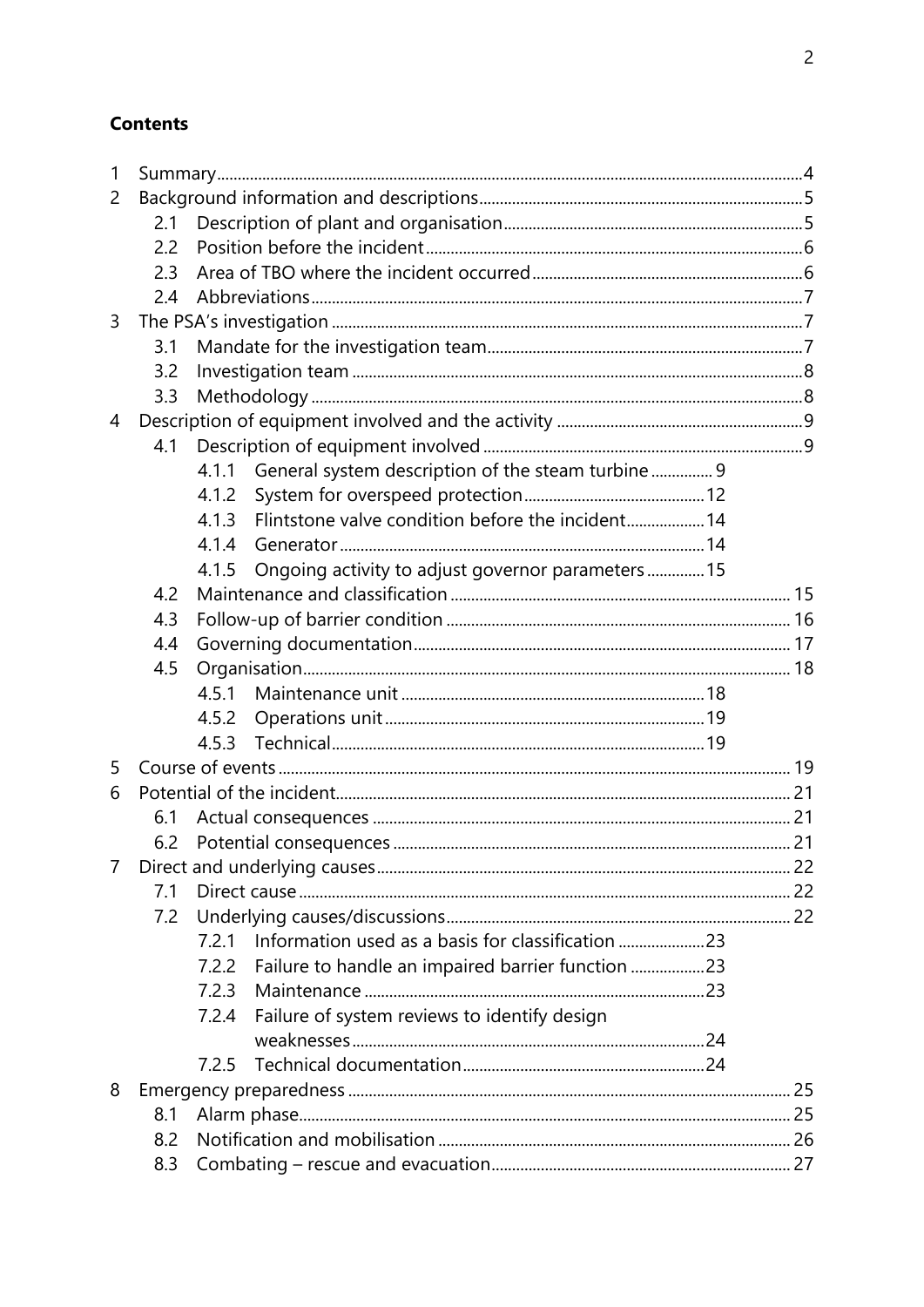|    | 8.4 |                                                             |  |
|----|-----|-------------------------------------------------------------|--|
|    | 8.5 |                                                             |  |
| 9  |     |                                                             |  |
| 10 |     |                                                             |  |
|    |     |                                                             |  |
|    |     | 10.1.1 Failure to identify safety functions and to follow   |  |
|    |     | up technical integrity and barrier function 30              |  |
|    |     |                                                             |  |
|    |     |                                                             |  |
|    |     | 10.1.4 Safe distance from the fire scene not established 32 |  |
|    |     |                                                             |  |
|    |     | 10.2.1 Unclear how the Tjeldbergodden fire appliance        |  |
|    |     |                                                             |  |
|    |     | 10.2.2 Unclear performance standard for personnel           |  |
|    |     |                                                             |  |
| 11 |     |                                                             |  |
| 12 |     |                                                             |  |
|    |     |                                                             |  |
| 13 |     |                                                             |  |
| 14 |     |                                                             |  |
| 15 |     |                                                             |  |
|    |     |                                                             |  |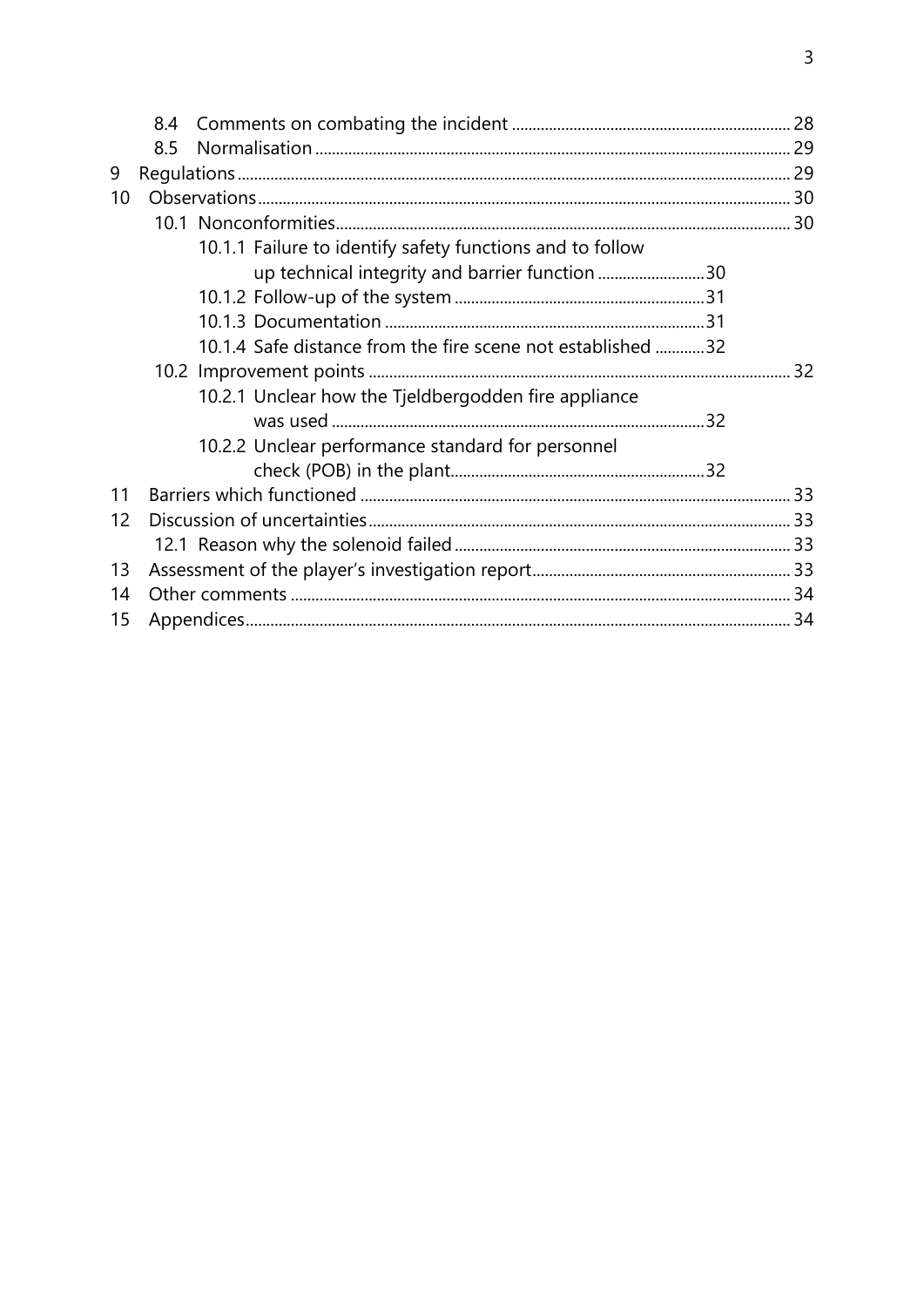#### **1 Summary**

A fire broke out on 2 December 2020 in the compressor house in the methanol factory at the Tjeldbergodden plant (TBO) operated by Equinor.

In addition to equipment for pressure increase of synthesis gas  $(H<sub>2</sub>, CO<sub>2</sub>$  and CO), a two-stage steam turbine generator (TG) with associated auxiliary systems is installed in the compressor house.

An attempted process shutdown (PSD) of the steam TG caused the machine to overspeed and then break down. As a result of the breakdown, components from the turbine shaft and a flexible coupling on the shaft were flung about with great force. Objects struck included piping for the turbine's lube oil system, which in turn caused a lube oil leak. The oil ignited and started a fire. This did not spread to other systems in the compressor house.

When PSD is initiated, the generator disconnects from the power network and the turbine is isolated from the steam network. The direct cause of the turbine breakdown was that isolation from the steam network at the medium pressure (MP) level failed to function as intended after initiating PSD. Steam backflow from the MP level increased turbine rotation, causing turbine blades to come loose from the rotor. The latter then became wedged and stopped abruptly, causing the shaft to break between turbine and gear.

The actual consequences of the incident were a fire lasting around an hour and a spill of about 1 000 litres of lube oil.

No physical personal injuries were sustained as a result of the incident.

Owing to the incident, production from the methanol factory was down for about 12 weeks. The facility came back on line in week 7 without the damaged turbine.

Where potential consequences are concerned, the investigation team takes the view that the incident could have caused serious personal injuries or death. When PSD is initiated, the plant operators must physically check unloading of the TG. Had they or other personnel been in the compressor house when the breakdown occurred, they could have been struck by flying components. Some of the latter were also hurled with great force through the walls of the compressor house and could have hit people outside the building.

Flying components also hit the synthesis gas plant. Had this caused a synthesis gas leak, the outcome could have been an explosion and/or a large fire.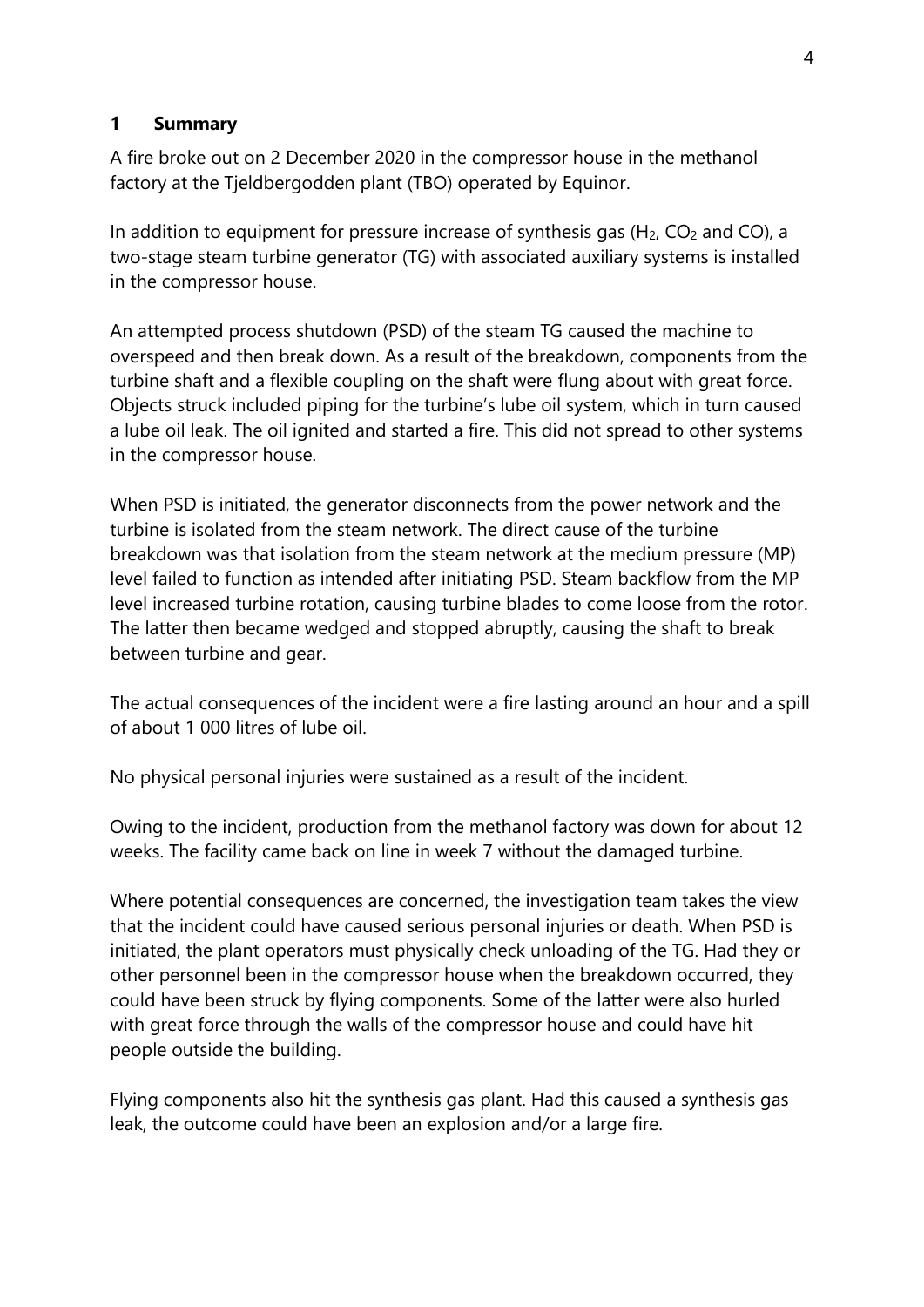The direct cause of the incident was the failure of the closure function in a valve which formed part of the turbine's protection against overspeed and breakdown. According to the maintenance system, the criticality of this valve was assessed as "low" in terms of HSE consequences. That will affect how the valve is followed up. Criticality assessments provide, for example, guidance in preparing maintenance programmes and setting requirements for function testing, prioritisation of maintenance, who becomes involved in the event of impairments, assessing the need for measures to compensate for impairments, and following up integrity. A systematic review of the plant had failed to identify this deficiency in the criticality assessment.

Four nonconformities have been identified by the investigation, related to:

- identifying safety functions and barrier follow-up
- follow-up of the system
- documentation
- safe distance from the fire scene.

Two improvement points have also been identified in relation to:

- unclear how the Tjeldbergodden fire appliance was used
- unclear performance standard for personnel check (POB) in the plant.

# **2 Background information and descriptions**

## **2.1 Description of plant and organisation**

Equinor's industrial plant at TBO comprises a gas receiving terminal, a methanol factory and an air separation factory. Operational from 1997, it receives gas from the Heidrun field for conversion into methanol through a process involving reforming, synthesis and distillation. Surplus heat from this production is used to provide steam as an energy source in various parts for the plant as well as for electricity output via a steam TG.

TBO's organisational structure accords with Equinor's model for its land plants – in other words, a plant manager with associated sub-units as shown in figure 1 below. Some of these sub-units report in operational terms to the plant manager but administratively to other superiors. This is shown in the figure by dotted lines and is intended in part to ensure the necessary independence of the relevant sub-units from the plant manager.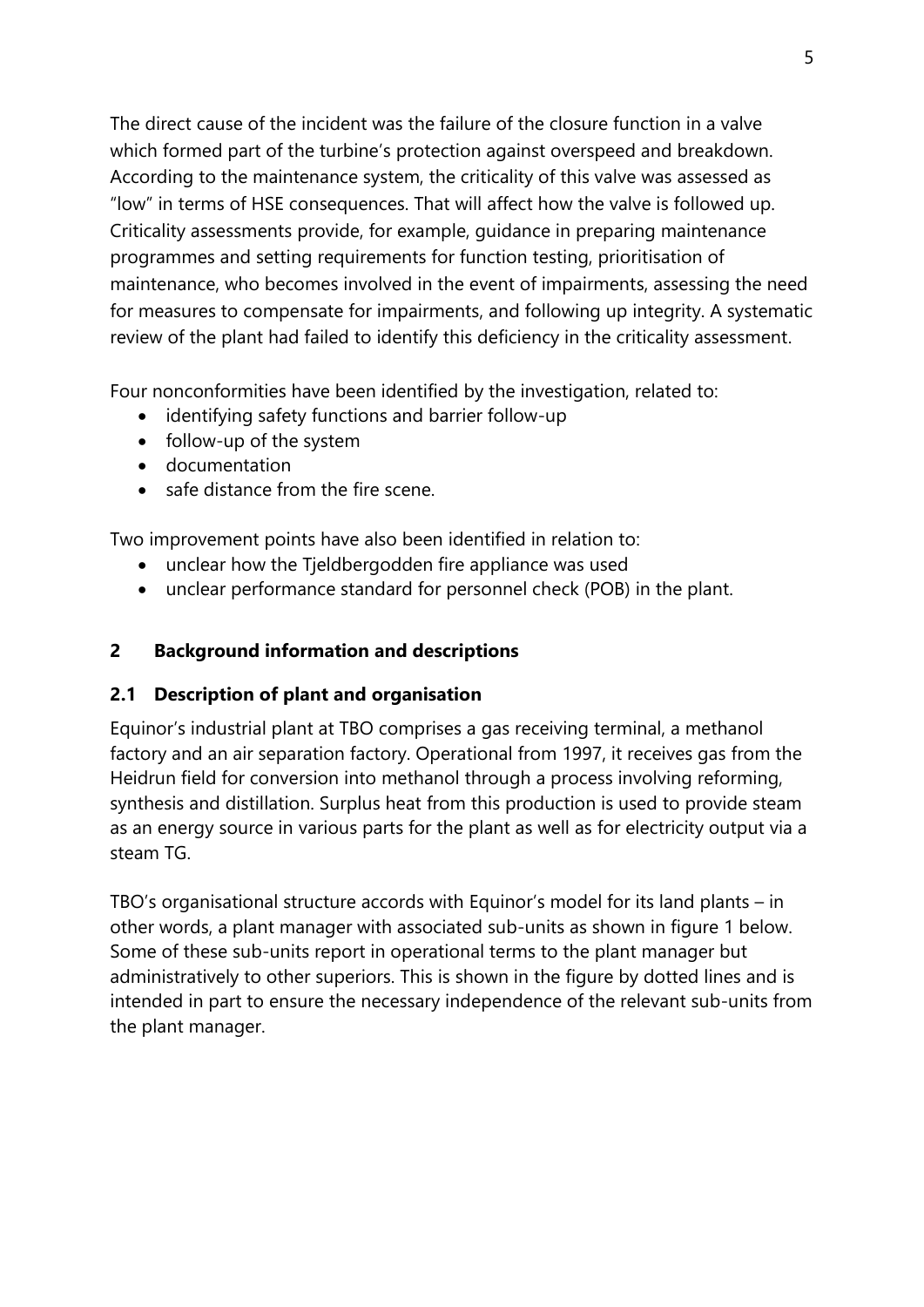

*Figure 1 Organisation chart for TBO (source: Equinor).*

# **2.2 Position before the incident**

The plant was operating normally on the day of the incident. Because of the Covid-19 position, a certain number of employees were working at home.

One of the ongoing activities at the plant on this day involved adjusting the control parameters for a two-stage steam TG – the machine which broke down during the incident. The background for this job was challenges related to maintaining stable pressure in the steam network. This was a planned activity, and additional personnel were present in the central control room (CCR) to deal with possible operating disruptions.

Temporary repairs had been carried out in October-November 2020 on a valve intended to prevent backflow from the steam network to the turbine's MP stage. Failure of this valve's closure function was the direct cause of the incident.

## **2.3 Area of TBO where the incident occurred**

The incident occurred in the compressor house, which forms part of the methanol plant. Circled in red on the image below, this building contains equipment for compressing synthesis gas as well as a steam TG with associated auxiliary systems. Synthesis gas is a mix of hydrogen, carbon monoxide and carbon dioxide (H2, CO and  $CO<sub>2</sub>$ ).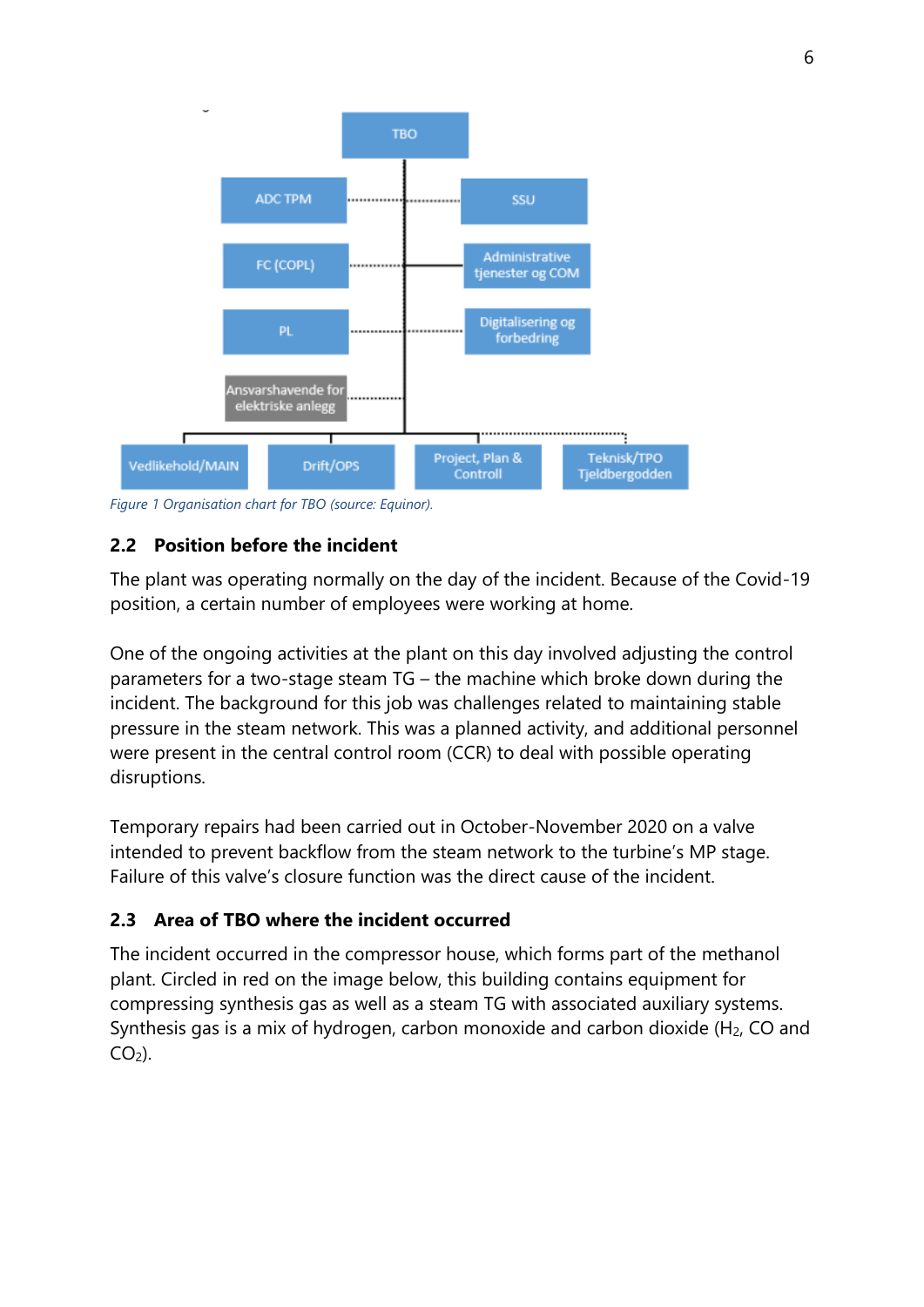

*Figure 1 The TBO plant (source: Equinor).*

#### **2.4 Abbreviations**

| <b>CCR</b>  | Central control room                                  |  |  |
|-------------|-------------------------------------------------------|--|--|
| <b>CM</b>   | Corrective maintenance                                |  |  |
| <b>DSHA</b> | Defined situations of hazards and accidents           |  |  |
| <b>ESD</b>  | Emergency shutdown                                    |  |  |
| Hazop       | Hazard and operability analysis                       |  |  |
| <b>HP</b>   | High pressure                                         |  |  |
| <b>LP</b>   | Low pressure                                          |  |  |
| <b>MP</b>   | Medium pressure                                       |  |  |
| <b>NSO</b>  | Norwegian Industrial Safety and Security Organisation |  |  |
| <b>OSC</b>  | On-scene commander                                    |  |  |
| PM          | Preventive maintenance                                |  |  |
| <b>PS</b>   | Performance standard                                  |  |  |
| <b>PSA</b>  | Petroleum Safety Authority Norway                     |  |  |
| <b>PSD</b>  | Process shutdown                                      |  |  |
| <b>TBO</b>  | Tjeldbergodden                                        |  |  |
| TG          | Turbine generator                                     |  |  |
| Timp        | Technical integrity management programme              |  |  |
| <b>TTS</b>  | Condition monitoring of technical safety              |  |  |
| <b>WO</b>   | Work order                                            |  |  |

#### **3 The PSA's investigation**

The PSA was notified by Equinor of the incident at TBO at 14.58 on 2 December 2020. A meeting took place on 3 December where Equinor representatives provided a short briefing, and the PSA decided on the same day to investigate the incident. The police decided to launch an inquiry, and requested the PSA's support.

#### **3.1 Mandate for the investigation team**

The mandate for the PSA's investigation was as follows.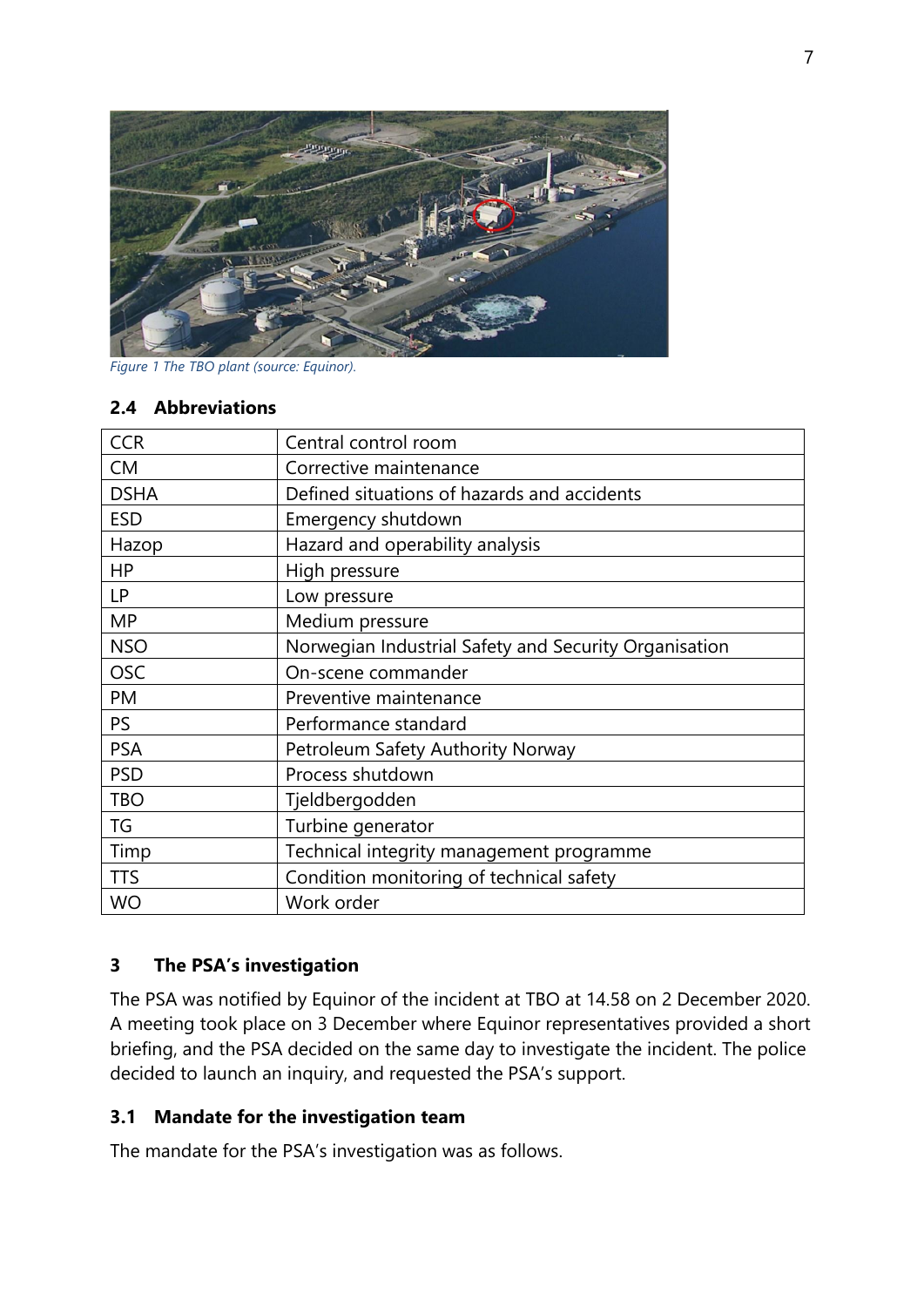- a. Clarify the incident's scope and course of events (with the aid of a systematic review which typically describes time lines and incidents).
- b. Assess the actual and potential consequences
	- 1. harm caused to people, material assets and the environment
	- 2. the potential of the incident to harm people, material assets and the environment.
- c. Assess direct and underlying causes.
- d. Identify nonconformities and improvement points related to the regulations (and internal requirements).
- e. Discuss and describe possible uncertainties/unclear points.
- f. Assess the player's own investigation report (may become available after the PSA's own report).
- g. Prepare a report and a covering letter (possibly with proposals for the use of reactions) in accordance with the template.
- h. Recommend and normally contribute to further follow-up.
- i. Support the police on request in its inquiry into the incident.
- j. Contribute brief information to the Norwegian Industrial Safety and Security Organisation (NSO) about findings from the investigation which are relevant to it. The timing will be agreed during the course of the investigation.

# **3.2 Investigation team**

The investigation team was established and some members went to TBO on 7 December 2020 to support the police during interrogations and to conduct its own interviews and inspection of the damage site. The Covid-19 position meant that part of the team participated in interrogations, interviews and meetings via Teams.

| <b>Name</b>           | <b>Position</b>      | <b>Discipline</b>                    |
|-----------------------|----------------------|--------------------------------------|
| Bjørnar André Haug    | Principal engineer   | Process integrity                    |
| Knut Ivar Hjellestad  | Principal engineer   | Occupational health and safety       |
| Damir Mihajlovic      | Principal engineer   | HSE management                       |
| Eivind Sande          | Principal engineer   | Process integrity                    |
| Arnt Heikki Steinbakk | Principal engineer   | Logistics and emergency preparedness |
| Jorun Bjørvik         | Principal engineer/  | Process integrity                    |
|                       | investigation leader |                                      |

Composition of the investigation team.

Steinbakk took part in selected interviews related to the emergency preparedness aspects of the incident.

# **3.3 Methodology**

The investigation was conducted through interviews with personnel in the TBO operations organisation, verifications and inspection at the plant, and a review of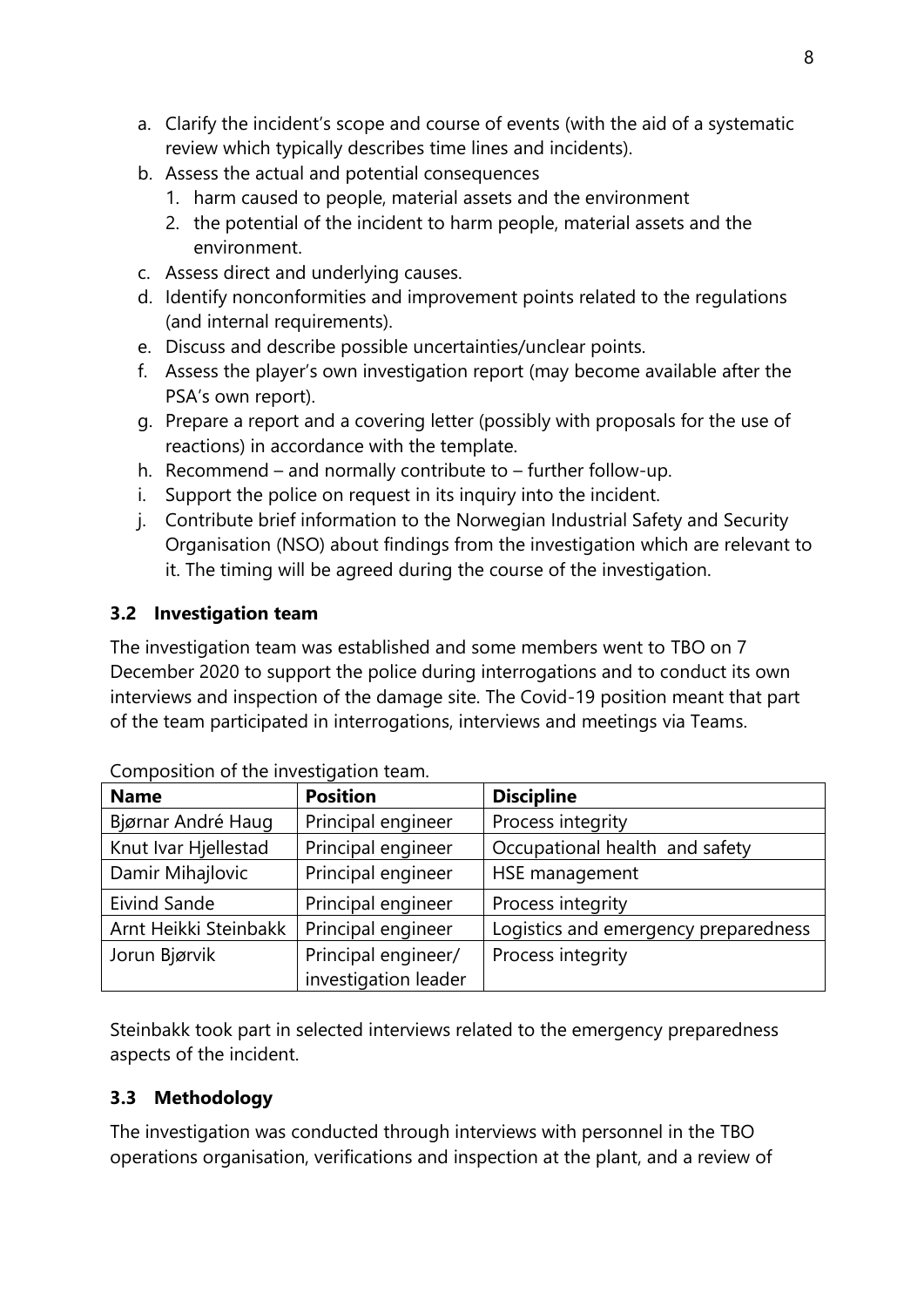governing documents, the maintenance system (SAP) for the equipment concerned and other documentation relevant to the incident.

In support of the police inquiry, the PSA team met investigators led by the Møre og Romsdal police district at the plant on 7 December 2020. Tactical and technical personnel as well as officers from the National Criminal Investigation Service (Kripos) took part in work at TBO. The PSA team participated in on-site inspections and interrogations with the police, and put its own questions in understanding both with the police and those being interrogated.

Part of the PSA team was at the plant until 9 December. The team took part in some interrogations via Teams after its stay at TBO.

As part of its investigation, the team also conducted its own interviews via Teams with personnel in the operations organisation.

Before Equinor launched its internal investigation of the incident, work began on a root-cause analysis of technical personnel at TBO and the PSA team has received preliminary results from this. It has also received information on vendor calculations related to the quantities of steam required to create the rotation which occurred during the incident.

Part of the PSA team participated in the opening of low pressure (LP) control valves at the plant on 8 March 2021. During that inspection, a review was also conducted of the original vendor documentation which is available only in paper format.

A meeting with the NSO was conducted on 24 March 2021.

## **4 Description of equipment involved and the activity**

## **4.1 Description of equipment involved**

## **4.1.1 General system description of the steam turbine**

Surplus heat from the methanol production process is used to produce steam, which is utilised in turn as an energy source in various parts of the plant as well as for electricity generation via a steam TG.

TBO has steam at three different pressure levels: high (HP), medium (MP) and low (LP).

Electricity is generated via a two-stage steam turbine driving an electric generator. Steam extraction is at the MP level. See the diagram below.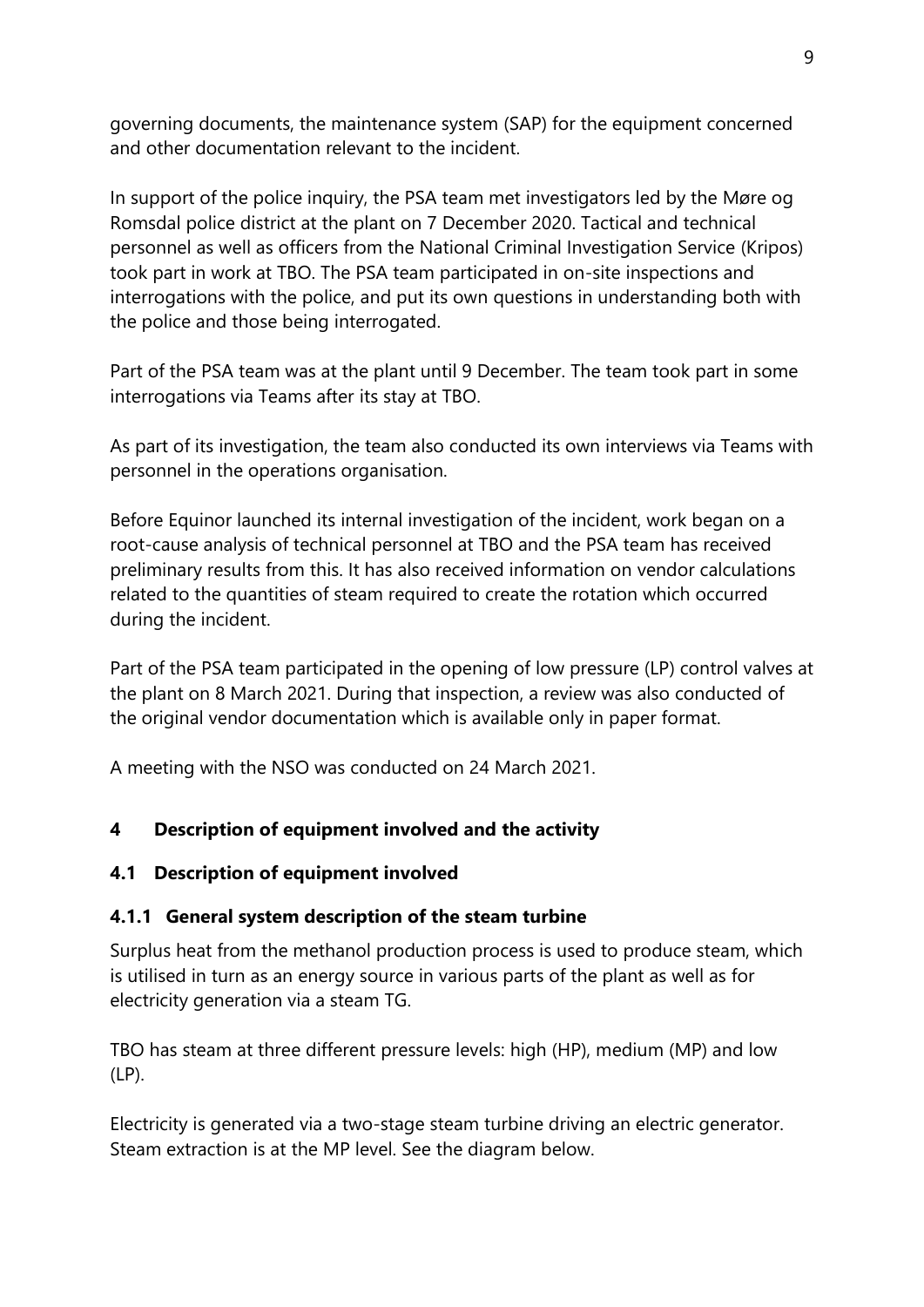

*Figure 2 Simplified diagram of the TG.*

HP steam at 110 barg and 475°C is routed into the HP part of the turbine. Its quantity is regulated by a volume-regulated control valve at the intake. The pressure is reduced to about 45 barg with an associated temperature of 350 °C at the outlet of the turbine's first stage. Steam is extracted at the MP level, and largely comprises the energy source for the process. The remaining steam is sent to the turbine's LP stage via pressure-regulated control valves.

If the steam turbine is shut down, steam from the HP network can be routed directly to the MP network via a reduction station.

The steam turbine and generator are operated via a dedicated control panel. In the event of a PSD, valves in the steam system close to prevent continued supply to the machine while the generator is disconnected from the power grid.

Valves circled in figure 3 are those intended to isolate the turbine from the steam network in the event of a PSD. The HP steam intake has a quick closing safety valve, while an actuator-controlled non-return valve at the MP level, nicknamed the "Flintstone", is intended to prevent steam backflow.

The HP and LP control valves will also close in a PSD. The intake control valves at the LP stage incorporate two holes related to cooling the machine when running down the plant and warming the machine before a cold start.

Vendor calculations carried out after the incident have shown that the quantity of flow through these holes, combined with steam which will leak past the shaft seal between where MP steam is extracted and the LP part of the machine, will be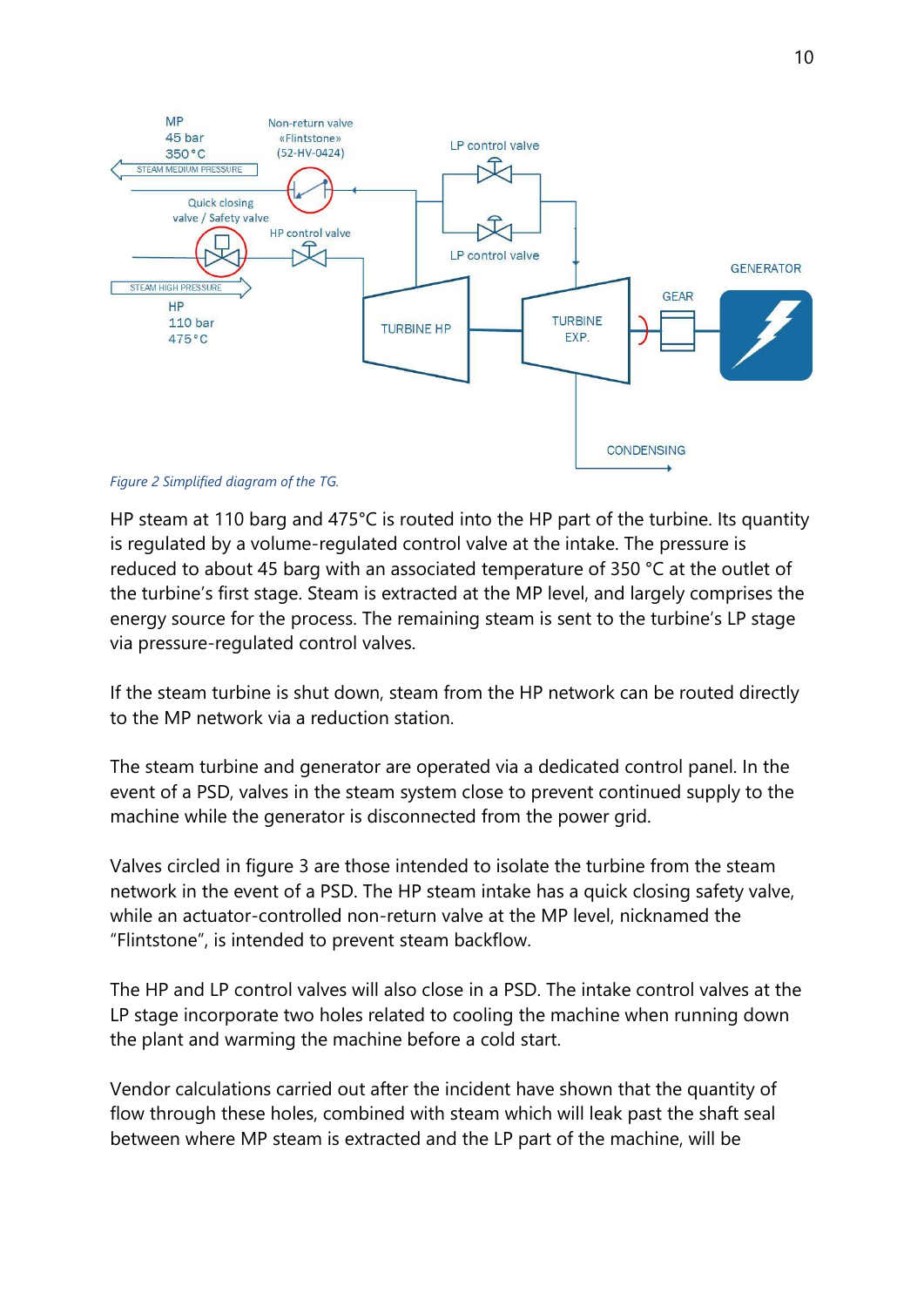sufficient to increase turbine rotation if the generator is disconnected from the power grid. That also applies when the LP control valves are closed.

The total moment of inertia of the rotating mass, referenced to the turbine side of the gear, is 616 kgm $^2$ . See the table below. This breaks down between turbine rotor, gear and generator rotor as shown figure 4. The investigation has used the system's moment of inertia to assess how much power was applied to the TG to produce the observed rise in revolutions. Based on data acquired from the generator protection system (report from Siemens Energy), for example, it took only 3.5 seconds for revolutions to increase from 5 000 to 5 250 rpm. The average power applied to accelerating the rotating mass in this time interval can then be calculated as 2.5 MW.

When the TG is shut down, it will be automatically disconnected from the power grid and will then rotate with no load. If steam supply does not cease completely, the TG can then quickly overspeed.

Sum of the moment of inertia for the rotating mass with all values referenced to the turbine side of the gear.

|                      | Specified           | Conversion           | Rounded off and      |
|----------------------|---------------------|----------------------|----------------------|
|                      | moment of inertia   | factor, gear         | converted to turbine |
|                      | (kgm <sup>2</sup> ) |                      | side of gear         |
| Steam turbine rotor  | 285                 |                      | 285                  |
| Gear shaft high      | 10.24               |                      | 10                   |
| speed with flexible  |                     |                      |                      |
| connection           |                     |                      |                      |
| Gear shaft low speed | 779.35              | $(121/38)^2$ = 10.14 | 77                   |
| Generator rotor      | 2 4 7 2             | $(121/38)^2$ = 10.14 | 244                  |
| <b>Total</b>         |                     |                      | 616                  |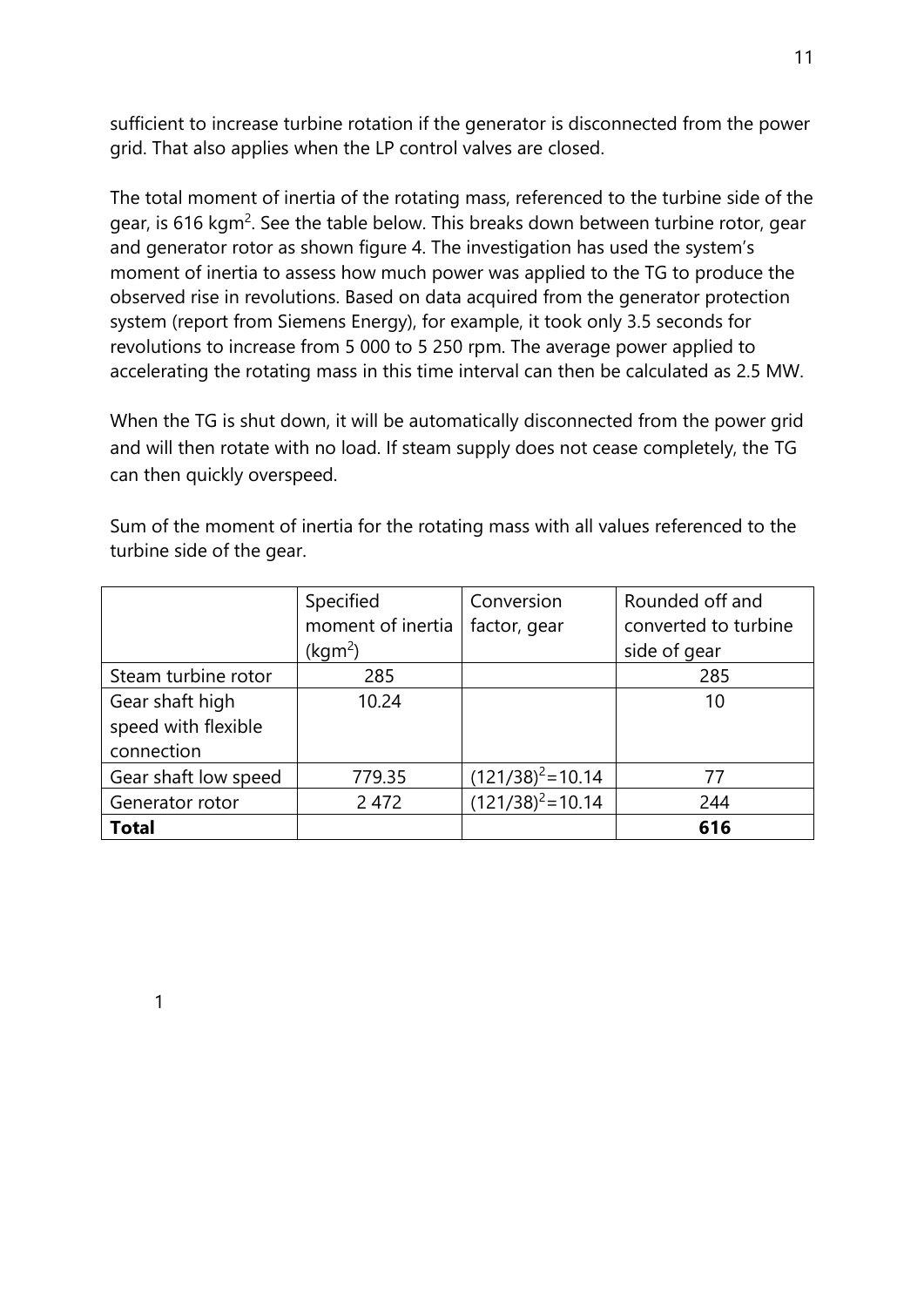

More details of the overspeed protection system are provided in the next section.

## **4.1.2 System for overspeed protection**

In normal operation, admission to the turbine is regulated by an electronic governor. This provides set points for opening both the HP and LP control valves on the basis of a predefined logic process. Measurements of the turbine's rpm and pressures measured in the MP (PIT0423) and HP (PIT1029) steam networks respectively provide input signals to the governor.

The steam turbine and generator are constantly monitored on a number of parameters which will initiate PSD, such as rpm and vibration. PSD can also be initiated manually in the CCR and locally at the machine.

In addition comes a mechanical overspeed protection which comprises an eccentric bolt attached to the rotor shaft by a spring. At high rpm, centrifugal force will move the bolt outwards to connect with an arm for bleeding off the oil pressure which keeps the quick closing and HP/LP control valves open. The bolt is marked as 1 in figure 5 below. This arm can also be operated manually for local PSD of the turbine.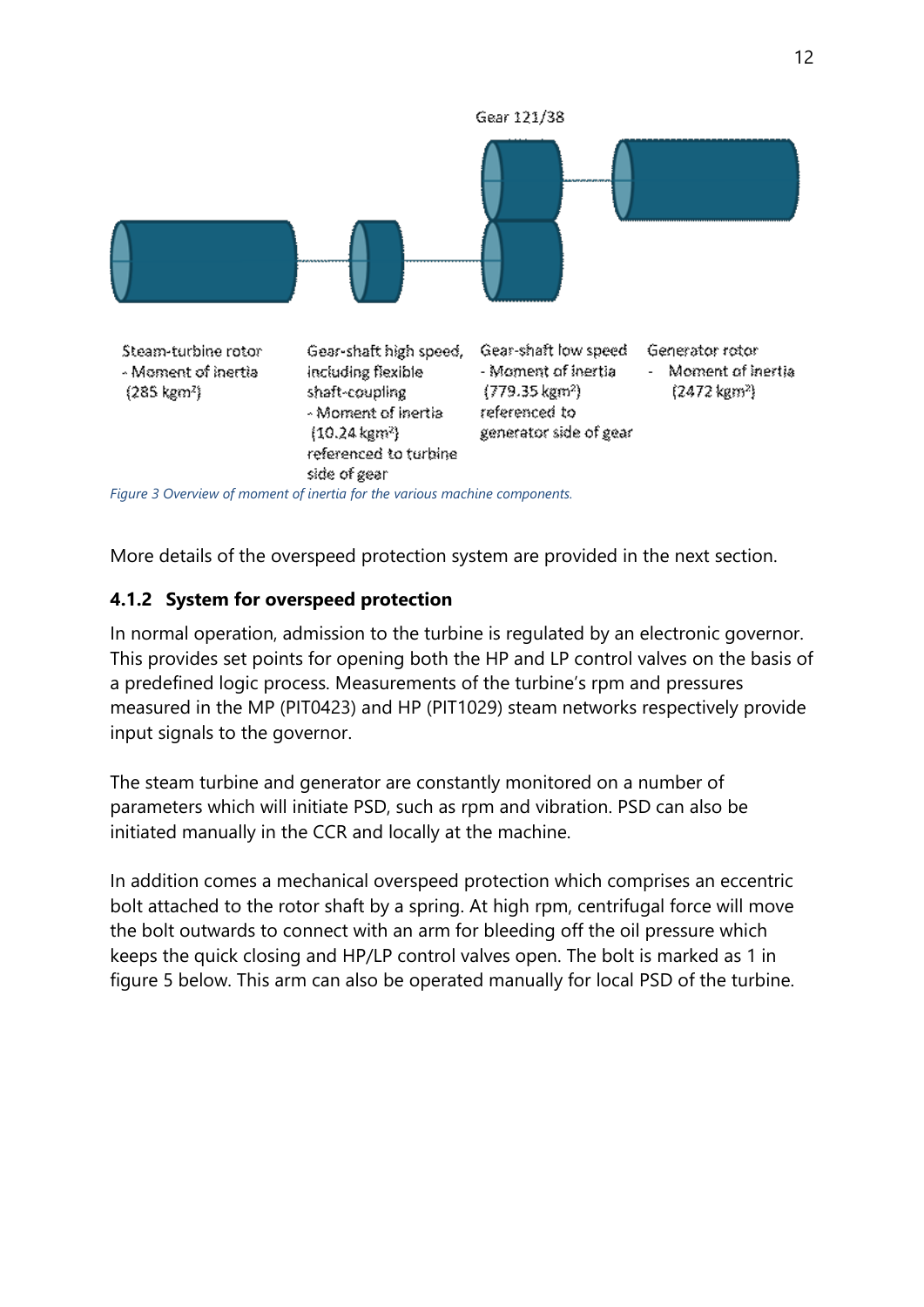

*Figure 4 Simplified drawing of the steam turbine rotor (source: vendor documentation).*

Regardless of how a PSD is initiated, the quick closing and Flintstone valves are the barriers intended to prevent steam admission to the system.

The quick closing valve is a shut-off type kept open during normal operation by oil pressure against a compressed spring. In a PSD, the pressure will be rapidly bled off in a trip oil circuit and the valve will close immediately. A test system allows movement of the valve stem to be checked even when the plant is operating.

In the event of a PSD, the Flintstone valve will also receive a closure signal. Two functions close this valve. One involves passive closure as a non-return valve if upstream pressure falls in relation to downstream pressure. In that case, steam backflow will close the valve. The other is an auxiliary function comprising a springloaded actuator arm which keeps the valve closed. This arm is controlled by a pneumatic solenoid valve governed in turn by an electromagnet. When the latter loses its supplied voltage of 24V, the solenoid valve will change position and cause the air holding the arm in position to bleed off through it. The actuator arm will close the Flintstone valve with the aid of the spring force. Figure 6 provides a simplified diagram



*Figure 5 Flintstone valve (source: vendor documentation).*

The passive non-return valve function can be tested by moving an arm mounted on a weight. This is attached directly to the same shaft in the valve as the damper. The design of the arm is the reason why the valve is locally nicknamed a Flintstone.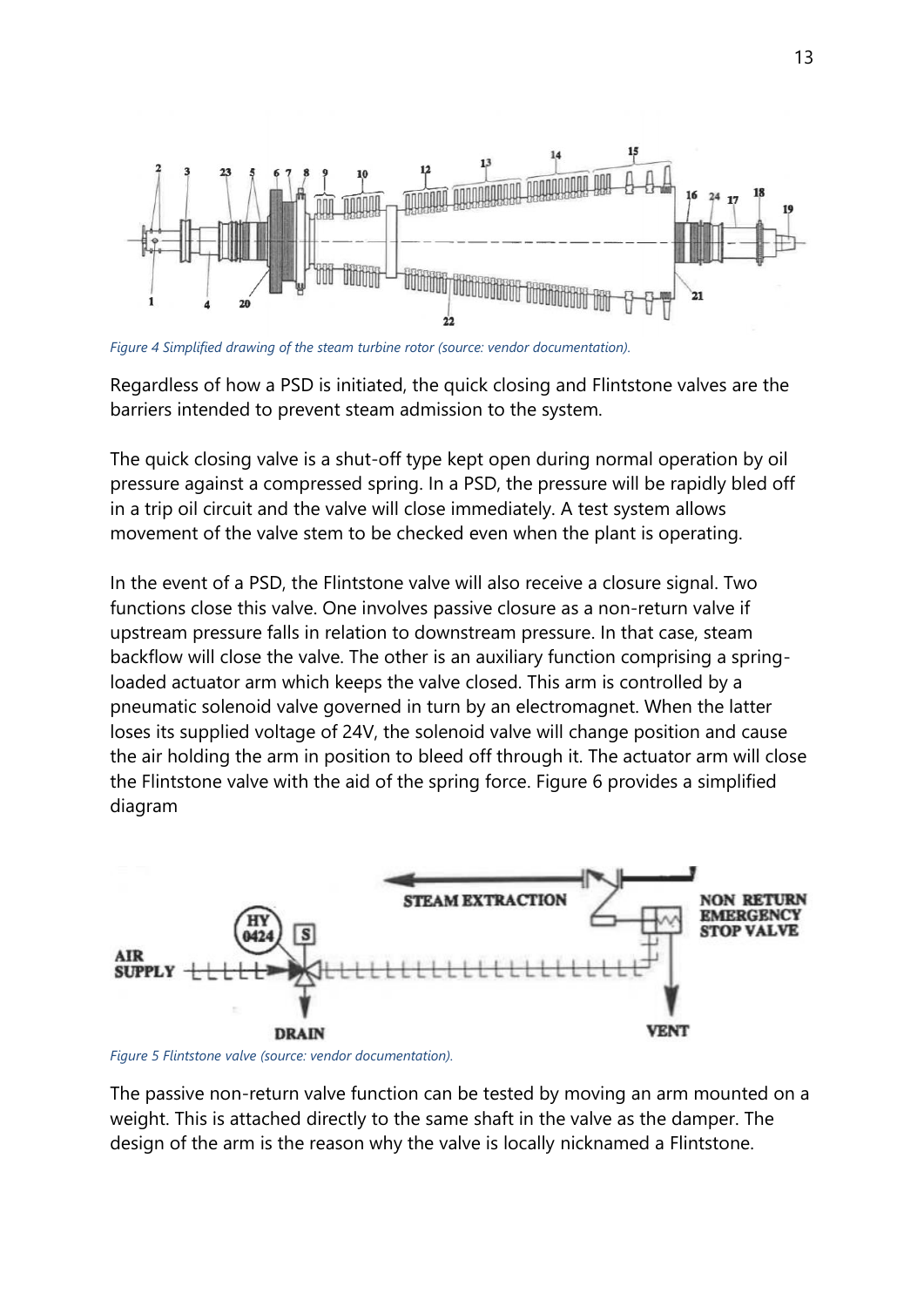## **4.1.3 Flintstone valve condition before the incident**

Actuator movement was noticed in October during a logging tour of the plant. The Flintstone valve's solenoid had probably been damaged by a sandblasting job in the vicinity. A temporary repair was made with a non-original piston seal and some new O rings while the plant was in operation.

The valve was entered in SAP as "serious ill". It was assumed that the impairment could cause unintentional closure but not that it could fail in the event of a closure signal. The Flintstone valve functioned as intended in connection with a shut-down in November, when a repair (tightening) was made to the pack box to avoid external steam leaks.



*Figure 6 The Flintstone valve after the incident (source: Kripos).*

## **4.1.4 Generator**

The steam turbine drives a synchronous generator connected in normal operation to the TBO power grid via a flexible connection and a speed-reduction gearbox with a conversion ratio of 38/121. When the generator is connected to the grid, rpm is determined by the grid frequency of 50 Hz. The four-pole generator operates at 1 500 rpm when connected to the grid. This gives a synchronous 4 776 rpm on the turbine side.

Maximum continuous output of the TG is 30 MW.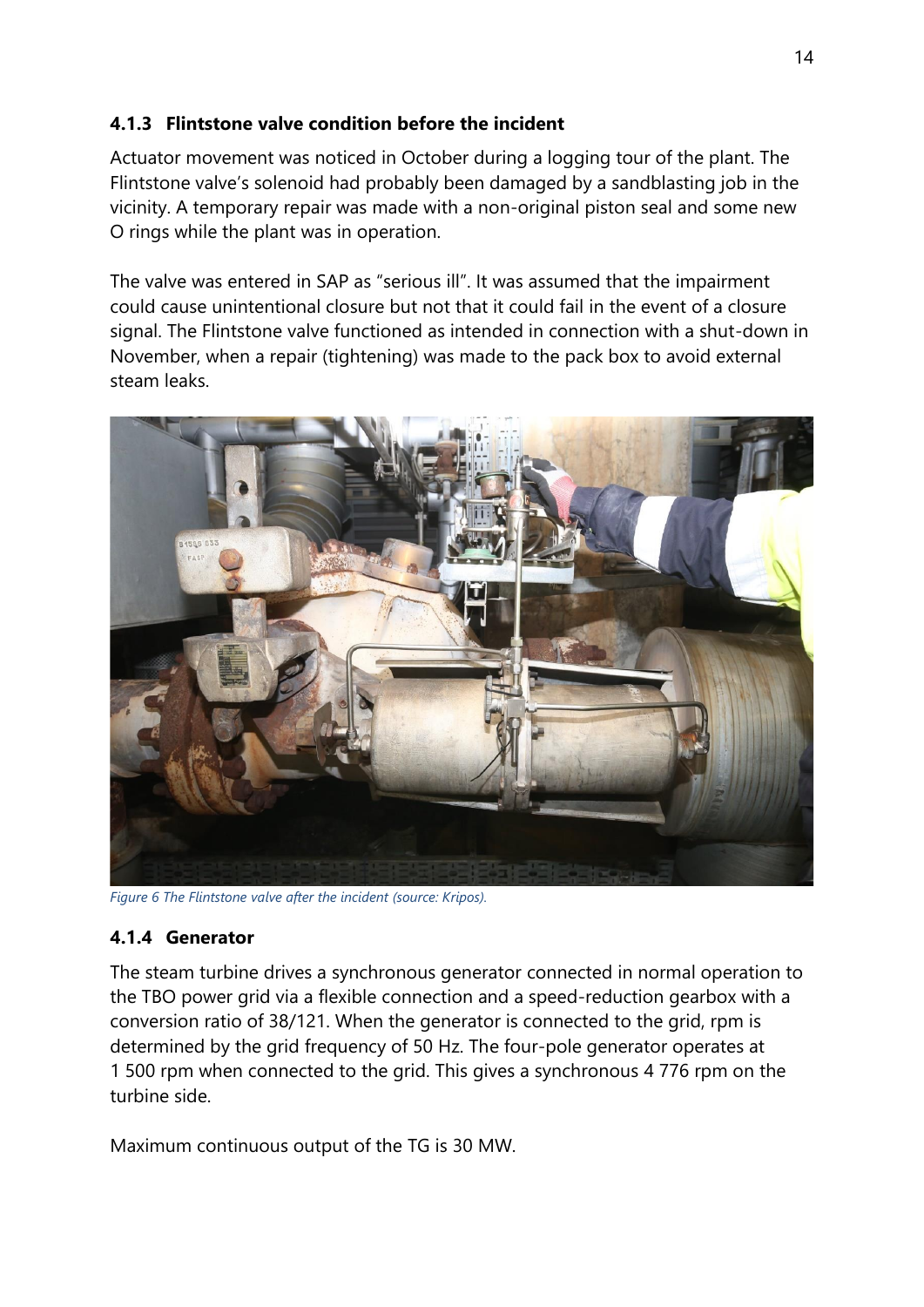# **4.1.5 Ongoing activity to adjust governor parameters**

In the run-up to the incident, work was under way to adjust the control parameters for the Woodward governor regulating steam admission to the TG. This job was an attempt to reduce fluctuations observed from time to time in the plant's MP steam network. These had been challenging for operating the rest of the process. The work involved disconnecting the governor from cascade control and then tuning the parameters iteratively by taking small jumps in order to observe the response.

This activity had been planned for a long time, and preconditions were established. These included dedicated execution personnel and extra staffing in the CCR to handle possible operational disruptions. It was anticipated that the job could lead to fluctuations in the steam network along the way but, if these became too large, the plan was to shut down the TG by initiating a PSD.

A procedure had been prepared for the work, and a toolbox talk was carried out.

## **4.2 Maintenance and classification**

Maintenance jobs are registered in SAP, either manually or by being generated automatically as periodic jobs. If a maintenance job – either preventive (PM) or corrective (CM) – is required, the first step will be to establish a notification. If this calls for immediate action, it forms the basis for generating a work order (WO). Depending on the equipment classification, all WOs are given a deadline – shorter if safety-critical equipment is involved or longer if the equipment is not considered critical.

Registered notifications are assessed in approval and priority (AP) meetings, which are normally chaired by the operations engineer. If a notification or WO for safetycritical equipment is nearing its deadline, extending the latter is considered in AP meetings.

The TG and the Flintstone valve are entered in Equinor's SAP maintenance system with dedicated PM programmes, while the quick closing valve forms part of a package follow-up together with the actual TG. The relevant equipment is registered in SAP under system 52, which includes the steam system.

Recommendations from the manufacturer for following up the TG package describe two types of service – minor and major – which should be performed every third year or after a certain number of operating hours, depending on which comes first. The company has opted to do a service every other year. In cooperation with the manufacturer, minor services were performed on the TG in 2007 and 2010 and major ones in 2002 and 2016. Others were performed on Equinor's own account. The quick closing valve falls within the manufacturer's scope, and is swapped with a reserve which has been maintained between services.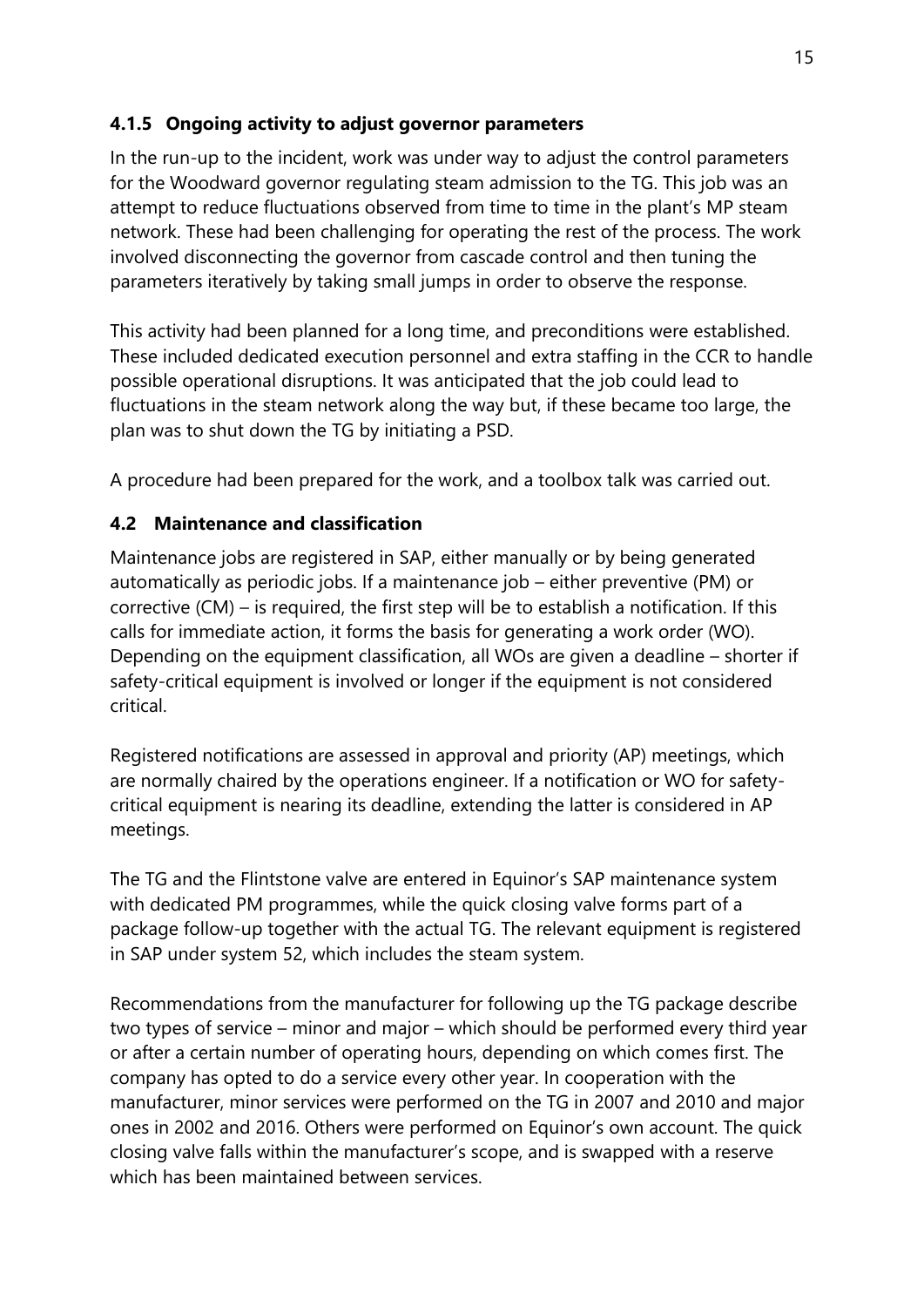Reportedly, most of the components were replaced in the 2016 service and the service interval has now been increased from two to four years. A major service planned in 2020 was postponed until 2021 because of Covid-19. However, a minor service was done on the TG in 2020, which included replacing the HP control valve. WOs for servicing are tied to the TG's tag number, which makes it difficult to trace the equipment history of individual components included in this package.

The Flintstone valve is not included in the manufacturer's service, and is followed up by Equinor's operating personnel. It is entered in SAP with a two-year maintenance interval. Increasing this to three years was under assessment.

Equipment inspection and function testing are also included in the PM programme, and function tests were reported to be normally carried out after repairs and modifications. However, the PM programmes for the quick closing and Flintstone valves do not include testing of closing time.

Safety-critical equipment is followed up more closely than other components, in part through the technical integrity management programme (Timp). The most recent Timp review of system 52 took place in November 2020. Equipment classified with low HSE criticality is not covered by Timp and receives longer deadlines for correcting faults. This highlights the importance of correct equipment and system classification for the HSE consequences of potential function faults. It was also reported that the classification is not reviewed unless somebody takes action. The classification has remained unchanged since the equipment was entered in SAP, and it was not possible to trace the assessments which underpinned the TG's classification.

The Flintstone and quick closing valves are both classified in SAP with low criticality for HSE consequences.

## **4.3 Follow-up of barrier condition**

Various activities, such as Timp, technical condition safety (TTS) and a hazard and operability analysis (Hazop), are pursued to identify the status of safety systems and expose possible deficiencies in existing designs.

Timp is a methodology for identifying deviations from current standards/ requirements and impairments in the physical condition of identified safety functions at the plant. Condition assessments are conducted for the individual barrier elements (performance standards – PS) and for the plant as a whole. Timp is conducted quarterly, with activities pursued over a week in a specified sequence using input from contributors to the evaluation process (people with discipline, system or PS responsibility), and results in a rating for the system on a scale from A to F. Once all the input has been assembled, action meetings are held if the PS is ranked as D or lower. A D ranking means the system has faults or deficiencies which could result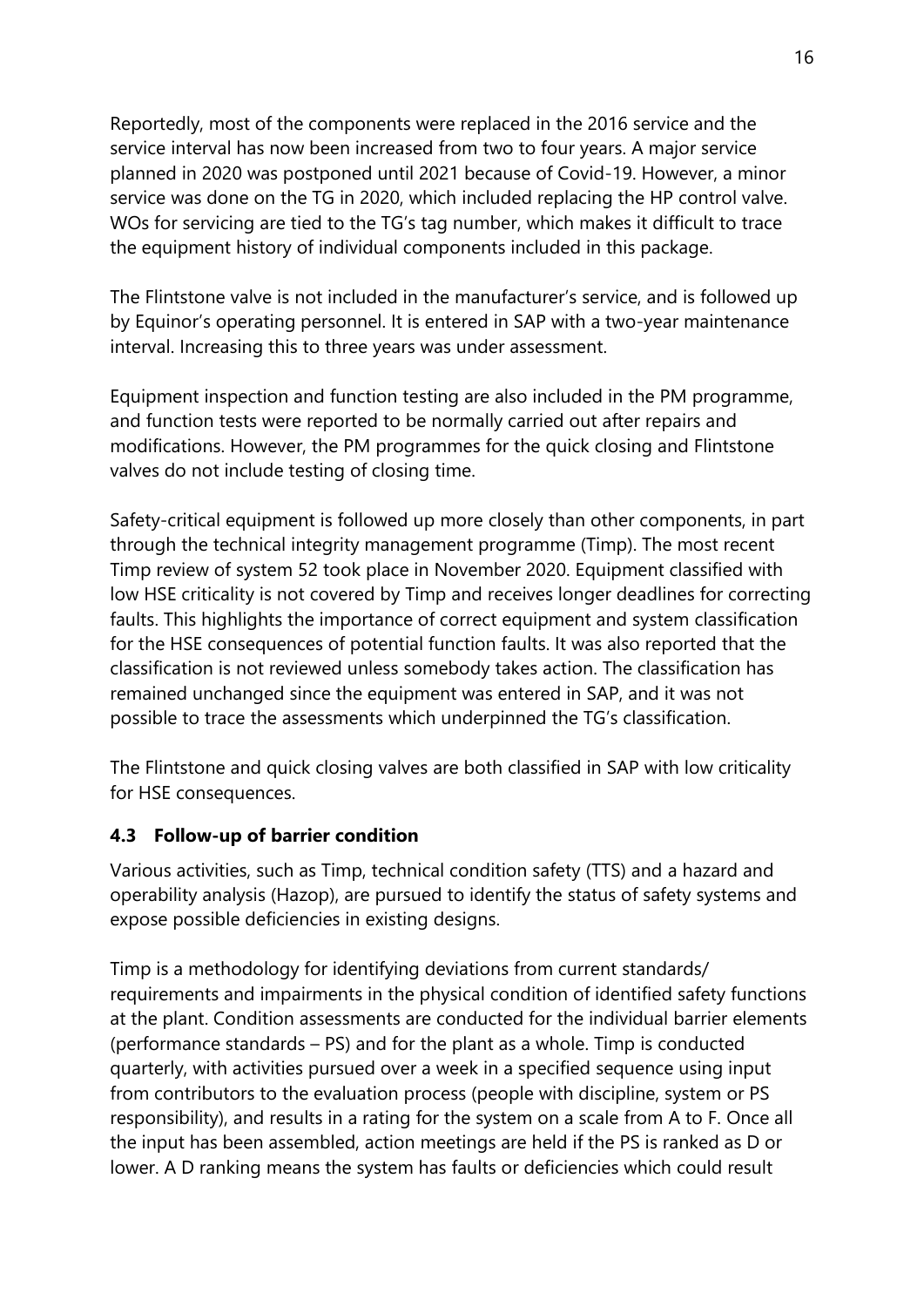over time in the failure of individual safety functions, reduced reliability, or uncertainty about the real condition because of a lack of maintenance or documentation. Whether several impairments might influence each other is also assessed.

TTS is an independent review of barrier condition at the plant. Led by personnel from outside the organisation, it is typically implemented every five years. The most recent TTS verification of the methanol factory was conducted in 2016 and covered assessments related to the following barrier elements:

- containment
- ESD
- PSD
- blowdown/flaring.

A TTS review covers predefined checkpoints. The checklists used are largely based on requirements in Equinor's TR2237 document for the individual barrier element. No deficiencies in the TG were identified by the TTS review in 2016 for the abovementioned barrier elements.

A Hazop is typically conducted in the event of modifications or operational changes. Doing one otherwise is not established practice.

The TG was also included when a Hazop was conducted for the synthesis gas plant in 2000. In that case, the analysis largely involved a review of operational conditions rather than design solutions. Code words used in the review reflected that. No design findings were made for the TG on that occasion.

## **4.4 Governing documentation**

This section includes a brief description of two governing documents referred to in the present report.

**TR2237** (performance standards for safety systems and barriers - onshore) describes PSs for safety functions and barriers at Equinor's land plants. Each plant may have an annex to this document which describes its specific features. Where TBO is concerned, this document is entitled TR1099 (safety systems and fire and explosion strategy, Tjeldbergodden). No specific requirements related to the steam facility are described in either TR2237 or TR1099.

**OM202.201.01** (mapping functions and classifying function impairments) is a work process which describes requirements and guidelines for mapping functions, identifying potential function failures and their effect, and classifying the consequences of the function failures. Intended for use in all relevant service-live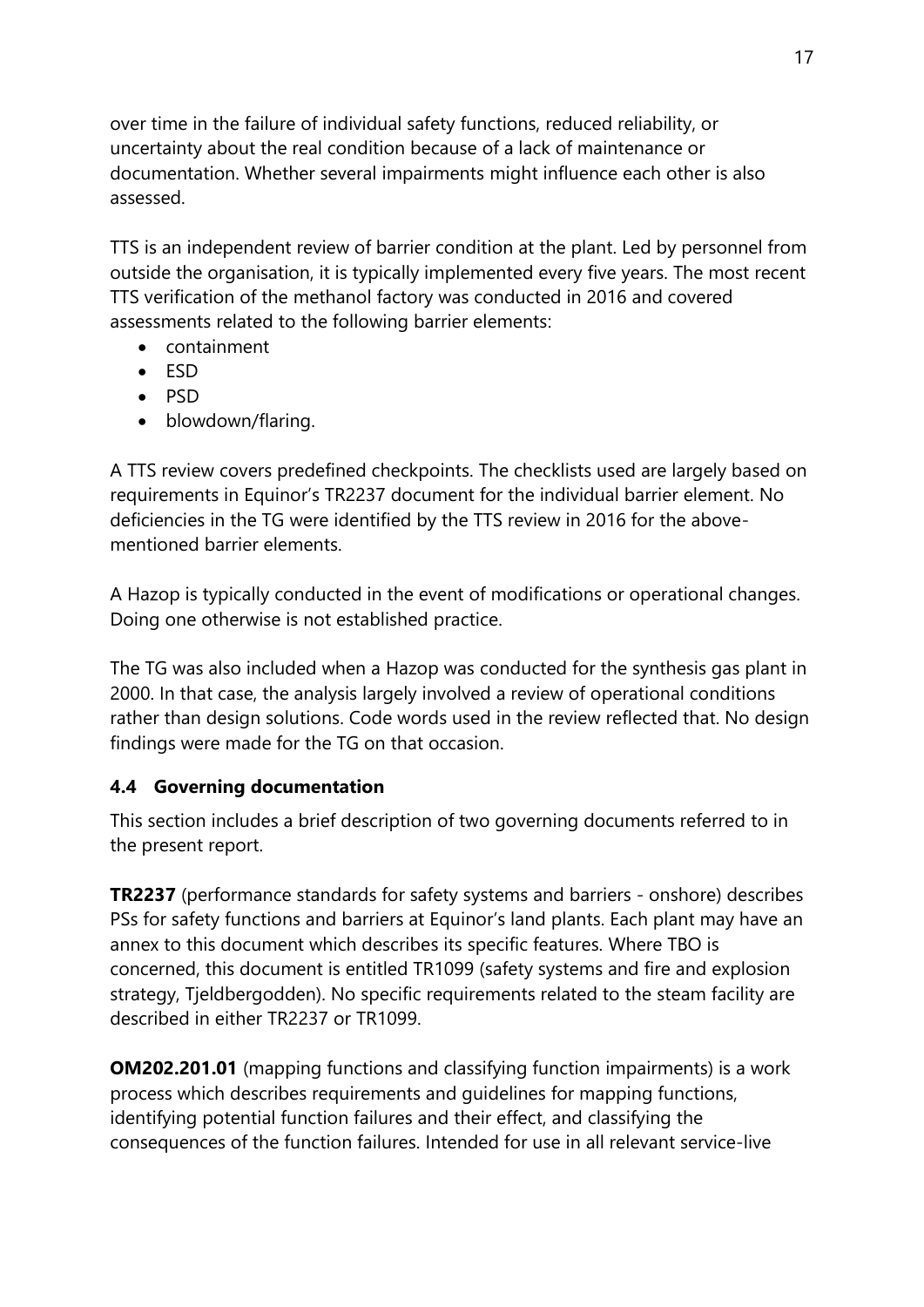phases, the process refers to TR2237 with plant-specific annexes as the basis for mapping barrier functions.

# **4.5 Organisation**

TBO forms part of Equinor's MMP OPL $<sup>1</sup>$  business unit, and has the organisational</sup> designation MMP OPL TBO.

The technical department (TPO) is also part of MMP OPL, organised as a separate sub-unit with the designation MMP OPL TPO. At TBO, therefore, the TPO department does not report up the line to the plant manager, but to the head of TPO in the MMP OPL unit. This ensures that it is independent of the plant manager and gives it the authority to shut down the plant independently of the latter.



TBO's overall organisation is presented in figure 8.

*Figure 7 Overall organisation chart for TBO (source: Equinor).*

A solid line means that the role reports both up the line and in terms of assignments, while a dotted line means reporting up a different line. Line reporting for technical/TPO at TBO is to the manager of MMP OPL TPO.

# **4.5.1 Maintenance unit**

The maintenance unit (Main) is the client for maintenance assignments. It evaluates, plans, facilitates and executes PM/CM and has technical responsibility for allocated disciplines. Discipline responsibility is assigned to responsible personnel in Main. Their duties include evaluating technical integrity and service life as well as providing

<sup>&</sup>lt;sup>1</sup> MMP OPL = marketing, midstream and processing, onshore plants.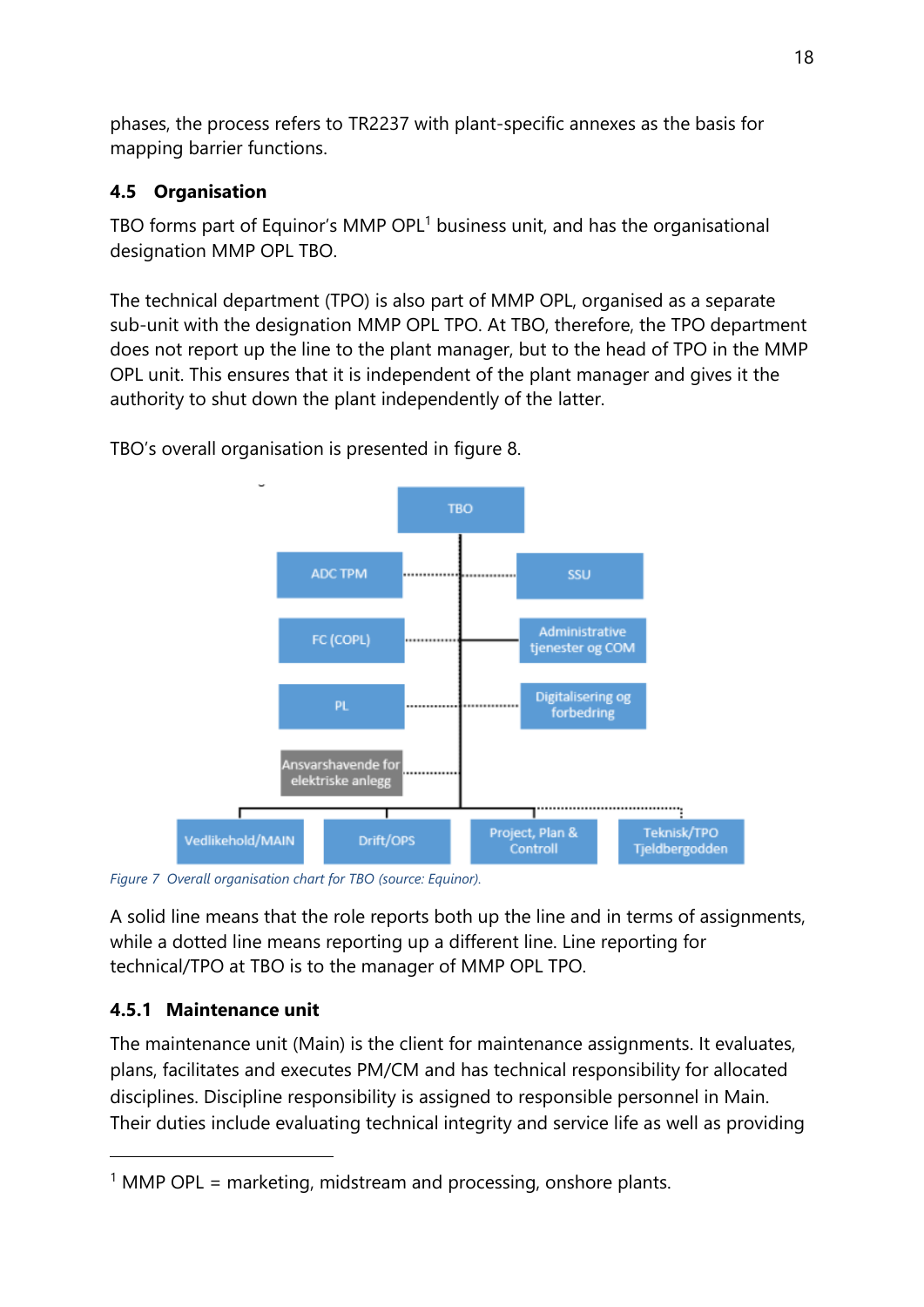input to Timp assessments and preparing and executing inspection and maintenance programmes.

# **4.5.2 Operations unit**

The operations unit (OPS) is responsible for safe, reliable and efficient operation. It has operational system responsibility for allocated systems, including the system 52 which incorporates equipment involved in the incident. System responsibility is assigned to responsible personnel in OPS. Their duties include following up day-today operation, supporting the TPO in correcting TTS findings and providing input to Timp evaluations.

# **4.5.3 Technical**

The technical unit (TPO) is function-based and responsible for assignments related technical integrity and to provide support for the OPS and Main. That includes classification of equipment and implementing Timp verifications. The TPO is also responsible for analyses and in-depth studies of technical findings and challenges, incidents and improvement proposals. In addition, it initiates and coordinates TTS verifications at TBO and deals with TTS findings.

# **5 Course of events**

A couple of months before the incident, actuator movement was observed on the Flintstone valve during a logging tour of the plant. Owing to uncertainty over the choice of solenoid type, it was decided to make a temporary repair while the plant was operational. This was expected to prevent unintentional closure of the valve, and the safety function was considered to remain intact. A notification was established for final repair. During a system shutdown a couple of weeks later, a new temporary repair was carried out with the same valve. This involved tightening the pack box to avoid external steam leaks.

On the day of the incident, work was under way to adjust the governor parameters in the TG control system. This activity began that morning. While it was under way, a PSD of the TG had to be initiated because of an unexpected response from the control system. However, the machine failed to stop. The generator was disconnected from the power grid as expected in a PSD, but turbine rpm increased. This ultimately resulted in uncontrolled overspeed of the machine with consequent breakdown. One result of this breakdown was that components from the turbine shaft and a flexible coupling on the shaft were flung about with great force. Objects struck included piping for the turbine's lube oil system, which broke. That caused a lube oil leak, which ignited.

The table below lists activities ahead of the incident which could have been significant for its occurrence, as well as the course of the event itself.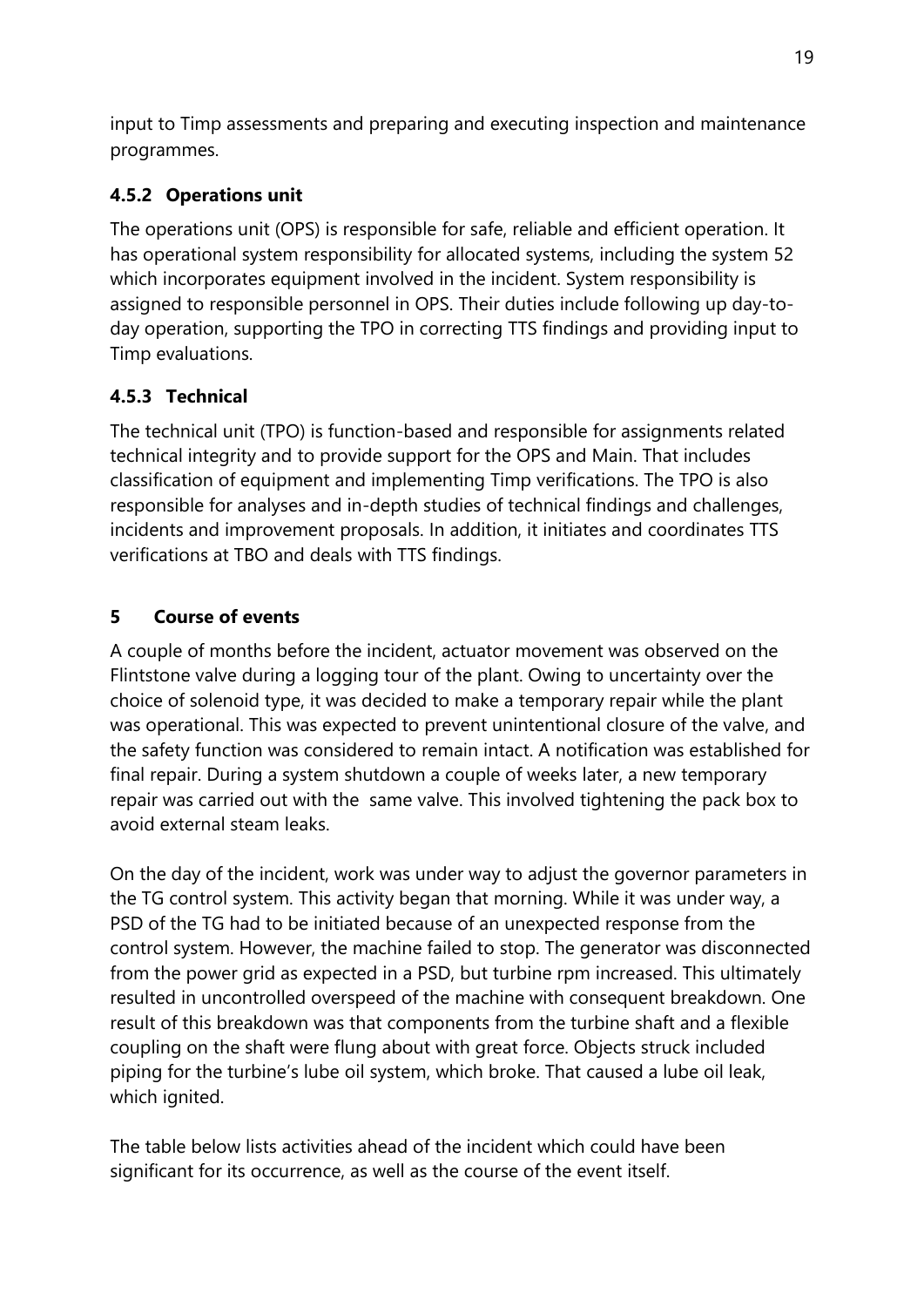In addition to information from the control system as specified in the table, reports about the incident were also made to the CCR by operators out in the plant

| Time      | Event                                                             | Comment                                             |
|-----------|-------------------------------------------------------------------|-----------------------------------------------------|
| Jan 2020  | Notification established for                                      |                                                     |
|           | Flintstone valve because of                                       |                                                     |
|           | pack box leak                                                     |                                                     |
| Oct 2020  | Sandblasting under way                                            | Pack box leak resulted in heating                   |
| 18 Oct 20 | Notification established to                                       | under lagging<br>Possible air leak found on logging |
|           | replace solenoid on Flintstone                                    | tour of plant. Priority set for                     |
|           | valve                                                             | notification, resulting in six-month                |
|           |                                                                   | deadline for correction                             |
| 19 Oct 20 | Temporary repair of Flintstone                                    | Non-original piston seal and some                   |
|           | valve solenoid                                                    | new O rings. Notification for                       |
|           |                                                                   | permanent correction maintained                     |
| 20 Oct 20 | AP meeting – changes priority                                     | This changed the deadline for                       |
|           | for solenoid correction from                                      | correction from six months to 45                    |
|           | low to medium                                                     | days, at 2 December 2020                            |
| 26 Oct 20 | Escalating steam leak via pack<br>box on Flintstone valve         |                                                     |
|           | reported                                                          |                                                     |
| 7 Nov 20  | TG trip                                                           | Shutdown functioned normally                        |
| 8 Nov 20  | WO for repair of pack box leak                                    |                                                     |
|           | established                                                       |                                                     |
| 11 Nov 20 | WO completed in SAP for                                           |                                                     |
|           | repair of Flintstone valve pack                                   |                                                     |
|           | box leak                                                          |                                                     |
|           |                                                                   |                                                     |
|           | 2 Dec 20 Timing of events on day of incident                      |                                                     |
| 08.30     |                                                                   | Preconditions for CCR staffing                      |
|           | Calibration of control parameters<br>for TG starts (toolbox talk) | fulfilled                                           |
| 14.29.30  | TG disconnected from cascade                                      | Control valve for steam admission                   |
|           |                                                                   | opens more and more, soon fully                     |
|           |                                                                   | open, LP valves start opening                       |
|           |                                                                   | further                                             |
| 14.30.59  | HP/MP trip from PCDA                                              | Decision to initiate PSD to "rescue"                |
|           |                                                                   | MP deliveries to steam network                      |
| 14.31.12  | PSD initiated in CCR                                              |                                                     |
| 14.31.13  | Generator disconnected from the                                   |                                                     |
|           | grid (rpm stable until then)                                      |                                                     |
| 14.31.16  | High-level (HH) alarm for rpm at                                  | This alarm is intended to mean TG                   |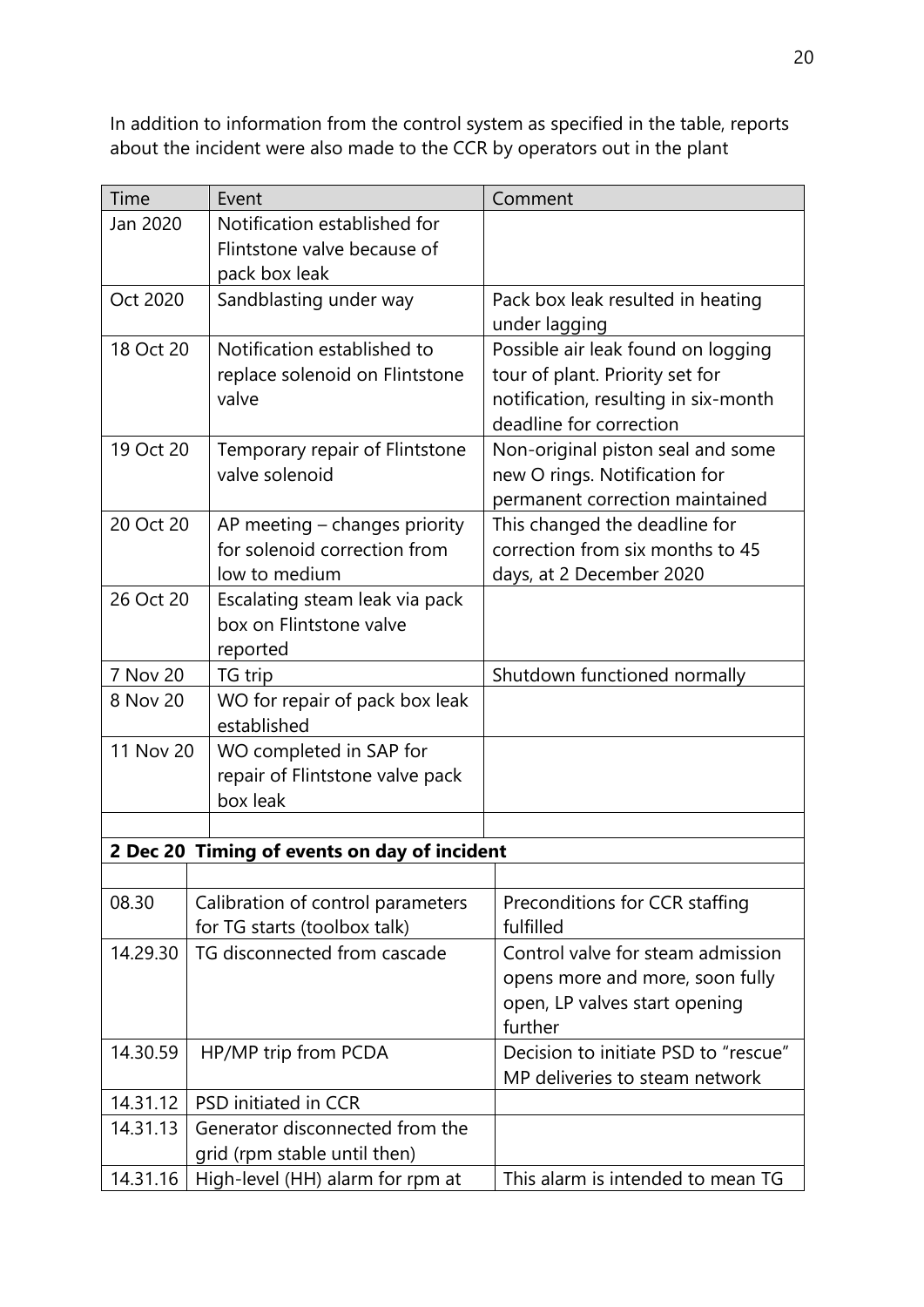| Time     | Event<br>Comment                     |                               |
|----------|--------------------------------------|-------------------------------|
|          | 5 250 rpm (alarm limit set at 10 per | shutdown and alarm in the CCR |
|          | cent above nominal rpm)              |                               |
| 14.31.37 | Rpm about 6 330 and instrument       | Maximum rpm not known         |
|          | measuring rpm cannot show            |                               |
|          | higher value even if rpm continues   |                               |
|          | rising                               |                               |
| 14.36.54 | Vibration alarms kick in             | Breakdown occurs              |
| 14.38.13 | First fire and gas (F&G) detection   |                               |
| 14.38.34 | Process shutdown of synthesis gas    |                               |
|          | compressor initiated from CCR        |                               |
| 14.38.59 | Blowdown                             |                               |
| 14.39.44 | Deluge initiated                     |                               |
| 14.40.05 | Fire pump activated                  |                               |
| 14.46.08 | <b>ESD</b> activated                 |                               |
| Abt      | Lube oil supply halted               | Fire reduced                  |
| 14.52    |                                      |                               |
| Abt      | Fire water monitor started to cool   |                               |
| 15.00    | building                             |                               |
| 15.24    | POB check                            |                               |
| 15.40    | Fire extinguished                    |                               |

## **6 Potential of the incident**

#### **6.1 Actual consequences**

The actual consequences of the turbine breakdown were that turbine components came loose and caused damage to equipment and the building. Objects struck by components included piping for the turbine's lube oil system. The leaking lube oil ignited and caused a fire which lasted around an hour, but which did not spread to other systems in the compressor house. About 1 000 litres of lube oil are estimated to have leaked out.

No physical injuries were sustained as a result of the incident.

The incident meant that production from the methanol factory was down for about 12 weeks, with associated financial consequences. The plant came back on line in week 7 without the damaged turbine.

## **6.2 Potential consequences**

In the event of a PSD, plant operators are supposed to make a physical check of the TG. Had they or other personnel been in the compressor house when the breakdown occurred, they could have been struck by flying components. The latter were also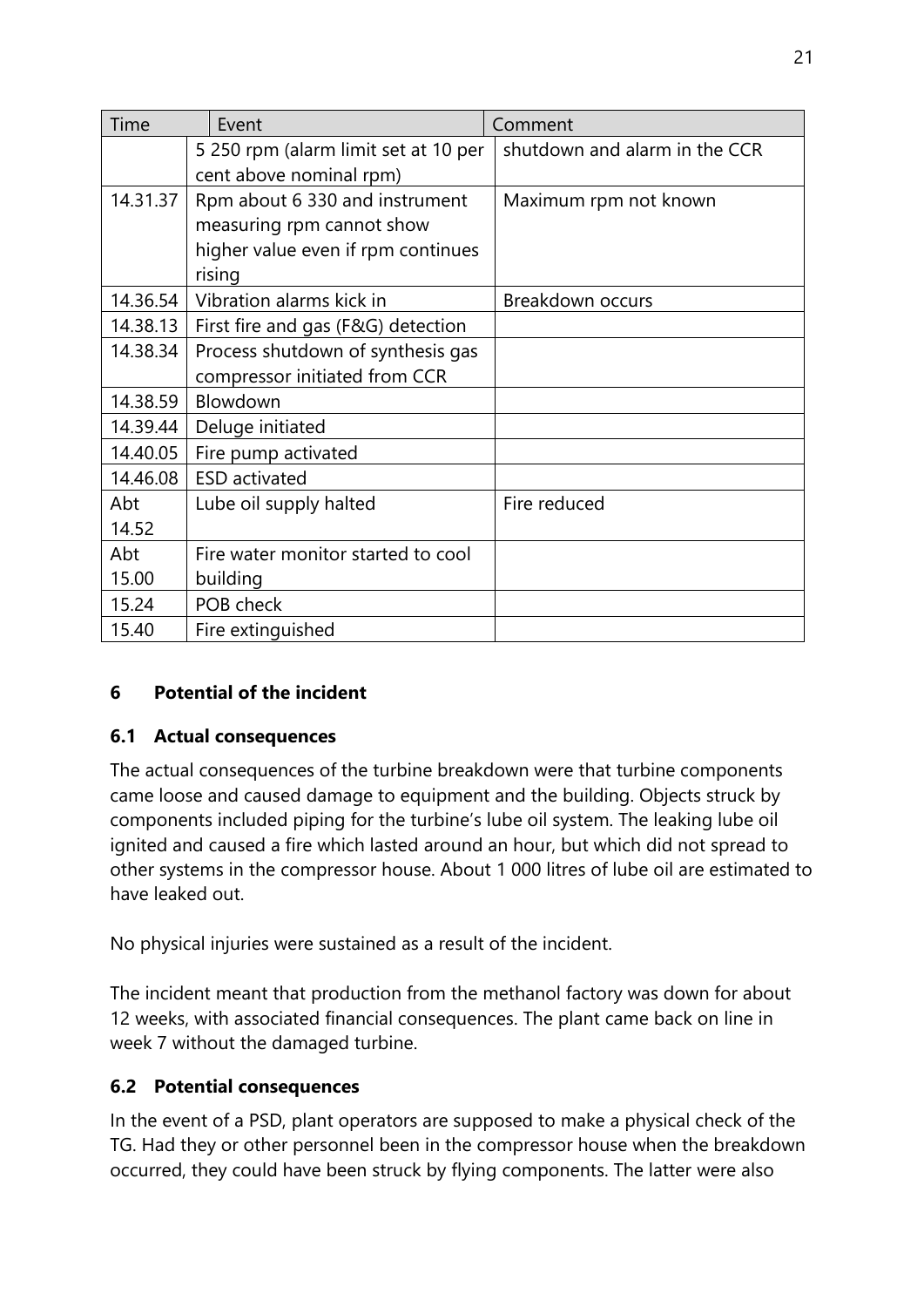hurled with great force through the walls of the compressor house and could have hit people outside the building.

Flying components also hit the synthesis gas plant located in the same building. Had this caused a synthesis gas leak, the outcome could have been an explosion and/or a large fire.

On that basis, the PSA team's assessment is that the incident had a major accident potential and could have caused serious personal injury or death as well as substantial financial loss.

# **7 Direct and underlying causes**

## **7.1 Direct cause**

The direct cause of the turbine breakdown with subsequent fire was that isolation from the steam network at the MP level failed to function as intended during a PSD.

When a PSD is initiated, the generator is disconnected from the power grid and the turbine is isolated from the steam network. Steam backflow from the MP level increased turbine rotation, which caused turbine blades to come loose from the rotor. The latter then became wedged and stopped abruptly, causing the shaft to break between turbine and gear.

## **7.2 Underlying causes/discussions**

The investigation has identified several elements which have or could have been significant for the incident occurring. These are described in the following subsections.

As described in the report, failure of the closure function in a valve is the direct cause of the incident. This valve was part of the steam turbine's protection against overspeed and breakdown. The maintenance system assessed the valve's criticality as low in terms of HSE consequences.

The classification of equipment components determines how they are followed up in operating conditions. That applies to such aspects as preparing a maintenance programme and requirements for function testing, prioritisation of their maintenance, who is involved in the event of impairment, assessing the need for compensatory measures should impairment occur, and follow-up of technical integrity. Only equipment classified as safety-critical is covered by the Timp process.

If components with a safety function are incorrectly classified, the result could be that impaired barrier functions are not identified and dealt with.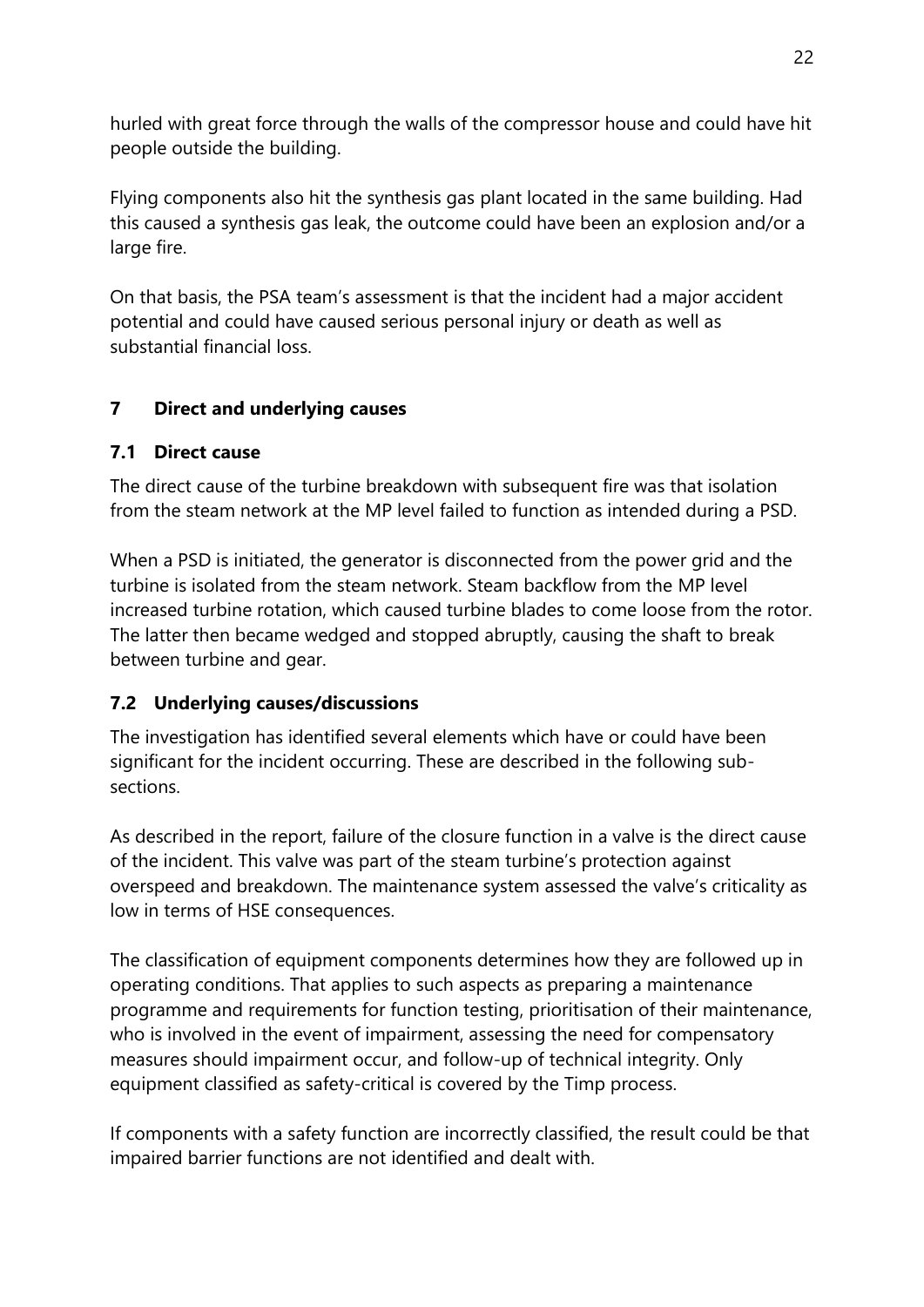# **7.2.1 Information used as a basis for classification**

The threat of overspeed and breakdown is one of the main risks in operating steam turbines and, as described in section 4.1.2, the machine is protected against this. Safety functions related to overspeed protection are described in the original user manual from the manufacturer. This designates the quick closing and Flintstone valves as ESD components, and recommends that they are function-tested – including testing the non-return function by moving the arm. Performance requirements related to closure time are set for the quick closing valve. The manufacturer's recommendations do not appear to have been implemented when the equipment was classified and entered in SAP.

Equinor's OM202.201.01 procedure on mapping functions and classifying function impairments describes the assessments to be made, in part to ensure follow-up of barrier function performance requirements in the operating phase. This procedure refers to TR2237, as well as to plant-specific annexes to that document, for identifying barrier functions. Barrier functions related to the steam system and the TG are not reflected in TR2237 or TR1099. A precondition for correct classification is that the input used for this includes information on identified safety functions.

Equipment classification at TBO has largely remained unchanged since the components were entered in the system, and the assessments which underpinned the current classification are not accessible.

# **7.2.2 Failure to handle an impaired barrier function**

The Flintstone valve was categorised in SAP as "serious ill". As described above, the valve has two independent closure functions. Temporary repairs were made to both of these in October and November 2020. Section 4.1.2 describes the machine's overspeed protection. The mechanical protection closes the quick closing and the HP/LP control valves by bleeding off the oil pressure keeping them open. Calculations have shown that the volume of flow through the holes in the LP control valves is sufficient to speed up turbine rotation if the generator is disconnected.

The failure to identify barrier function and classification meant that impairment of the Flintstone valve was not treated as a barrier impairment during start-up after the shutdown in November. Nor was any assessment made of the need for measures in connection with this start-up.

## **7.2.3 Maintenance**

Both the quick closing and Flintstone valves are entered in SAP with dedicated PM programmes. As described above, they are not classified as safety-critical and their safety functions are not described.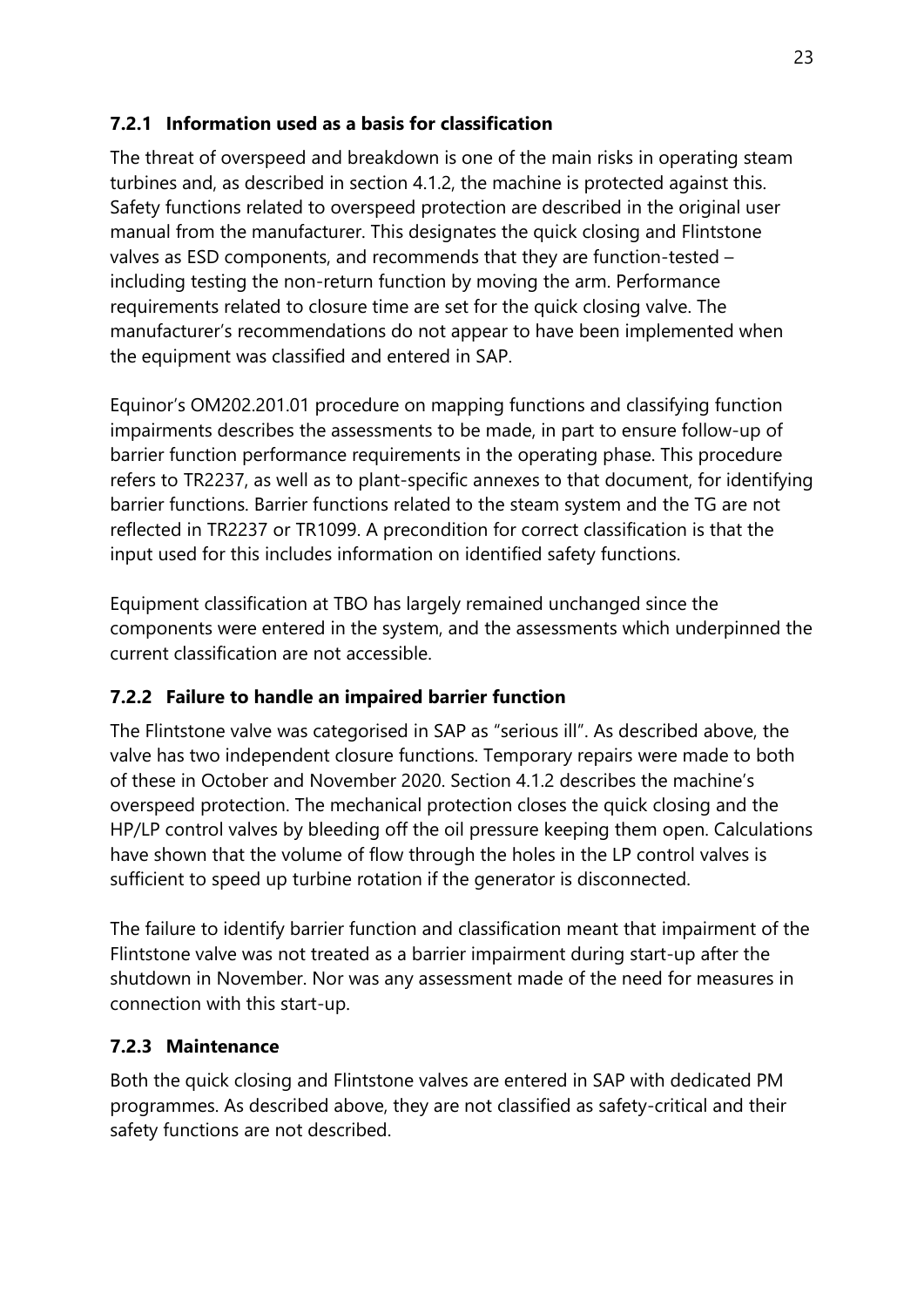The maintenance requirement also covers testing of the equipment, but performance requirements for closure time/leaks were neither assessed nor implemented for the quick closing or Flintstone valves in the maintenance programme. No routines were established for testing the mechanical non-return function for the Flintstone valve. Post-repair function tests could not be documented.

Long-standing challenges with the Flintstone valve's actuator and pack box have been revealed by the PSA team's review of SAP. An overview taken from this system shows a total of nine CM jobs related to these components since 2000. The latest WO established for repairing the Flintstone valve's actuator is dated 18 October 2020 and had a deadline for execution of 2 December 2020. This job was not done by the deadline, nor was any assessment made of a possible deadline extension. Extending deadlines is handled in the AP meeting if the equipment is safety-critical.

## **7.2.4 Failure of system reviews to identify design weaknesses**

The activities described in section 4.3 to monitor barrier functions have failed to identify that the quick closing and Flintstone valves have a barrier function and that they are thereby incorrectly classified in the maintenance programme.

TTS verifications and Hazop are the primary activities intended to identify deficiencies in existing design and follow-up. Based on the documentation for TTS verifications carried out, it appears that the methodology and checklists used for these have largely been developed on the basis of the requirements in TR2237. Requirements for barrier functions related to the steam system and the TG are not reflected in either TR2237 or TR1099. Nor are references provided to industrial standards or other requirements for steam turbines in connection with reviews. This means that specific requirements related to the steam system and the TG will not be covered by a TTS verification as this is performed.

#### **7.2.5 Technical documentation**

As part of its investigation, the PSA team has requested documentation related to the preconditions for and functionality of components involved in the incident. Much of the documentation for this plant exists only as paper copies of the original vendor documentation.

No data sheets have been available for the quick closing and Flintstone valves.

The original vendor documentation contains information related to functionality and recommendations for following up such components as the quick closing and Flintstone valves. These details are not reflected in the data on the system used today for follow-up and operation.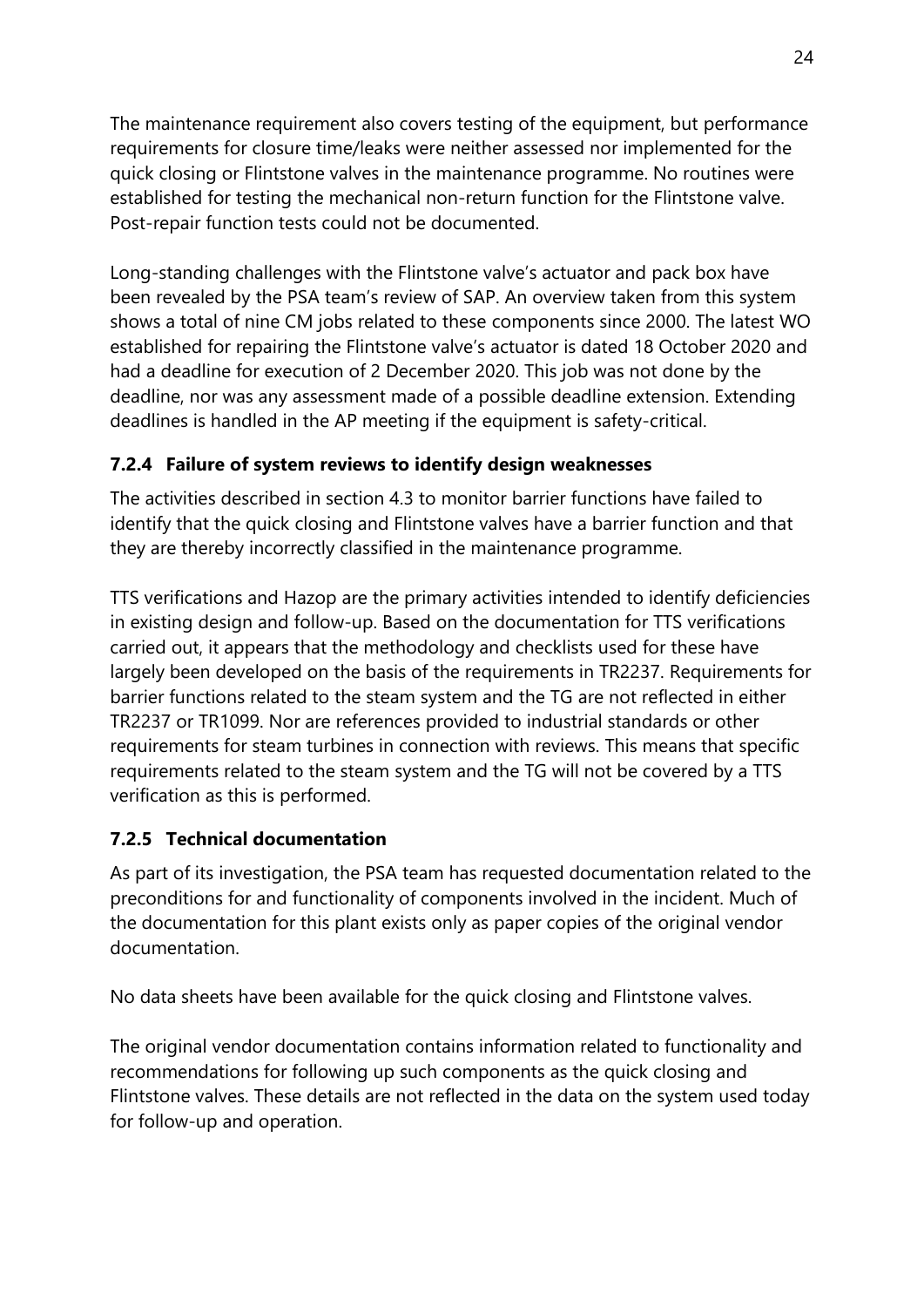Earlier challenges related to steam backflow from the MP level are described in the procedure for normal running down of the TG. However, the PSA team was informed that this was little used since the TG is normally shut down via the PSD function.

The difficulty of accessing safety-function descriptions could contribute to the data being insufficiently known to those responsible for following up the system.

# **8 Emergency preparedness**

The regulations require licensees and others participating in petroleum activities on the NCS and on land to maintain an effective emergency preparedness at all times to handle hazards and accidents which could cause loss of human life, personal injury, environmental pollution or substantial damage to material assets.

In addition, the responsible party must establish barriers which reduce the probability that faults and/or hazards or accidents develop, and limit possible harm and inconveniences.

TBO's emergency response organisation, including its own first and second lines, was notified of the incident immediately, and initiated a number of measures continuously in line with the plant's response plan. That included notifying the local civil emergency agencies such as the police, the Heim and Aure fire and rescue services and the emergency medical communication centre/ambulances.

The PSA team's overall impression is that the response organisation and established measures functioned by and large as planned, but that certain aspects have a potential for change and improvement. These will be covered in more detail below.

This report breaks the response into four main phases, covering alarm, notification and mobilisation, combating and handling the incident – including rescue and evacuation – and finally normalisation.

TBO's emergency response plan (WR-1884) describes how predefined dimensioning incidents will be handled in the various phases which normally succeed each other in time. Response duties and description of roles and teams are defined through analyses as well as through roles defined in a standard response organisation based on internal company standards and designations and on enterprises required to maintain a health and safety system.

## **8.1 Alarm phase**

The incident was detected and notified to the CCR around 14.40 by personnel out in the plant, who first heard a very loud noise and felt vibrations in the ground and then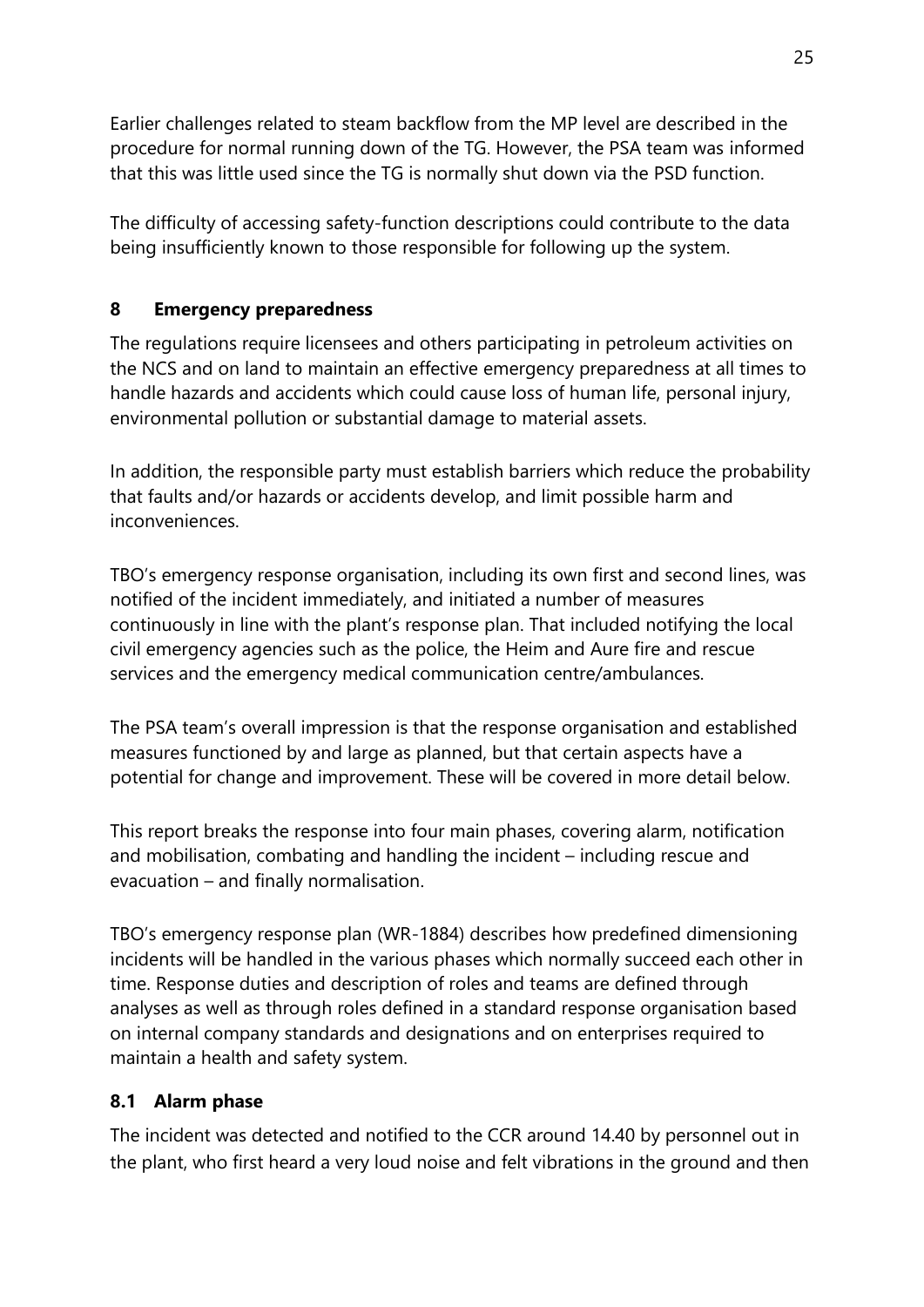observed a fire in the compressor house. Several detectors also activated alarms related to fire detection. The CCR then sounded the alarm in accordance with specified procedures, and initiated ESD. This included shutdown of all energy supply to the compressor house, activation of the stationary deluge system, and blowdown.

An evacuation alarm was also sounded by sirens, with loudspeaker/public address announcements that fire had broken out in the relevant area. Personnel present were asked to evacuate through two door at each end of the factory. From there, they could return to the administration building either on foot or by internal bus transport.

# **8.2 Notification and mobilisation**

TBO's own response organisation was immediately notified, with both first and second lines mobilised. Equinor's third line at Forus was also notified of the incident. The PSA was notified by phone at 14.58.

In normal working hours, the emergency health and safety team is established with the organisation discharging its various functions. At other times, this is based on the operations shift and on-duty functions.

The response leadership based its efforts on the defined situations of hazards and accidents (DSHAs) which cover fire and explosion in the factory area and in the compressor house, and evacuation of personnel from the plant.

External civil emergency agencies were then notified one after another, and reported back with estimated arrival times. The fire and rescue service responded with fire appliances and crews from both Heim and Aure, and five ambulances from the local area were at one point assembled ready for action in front of the administration building. The Aure district sheriff's office also sent a patrol car and two officers. Immediately on arrival, the leaders of the emergency services contacted the response leadership to be briefed on the incident and to offer their assistance.

Personnel considered by the response leadership to be necessary for fighting the fire were kept at the plant to assist the response effort.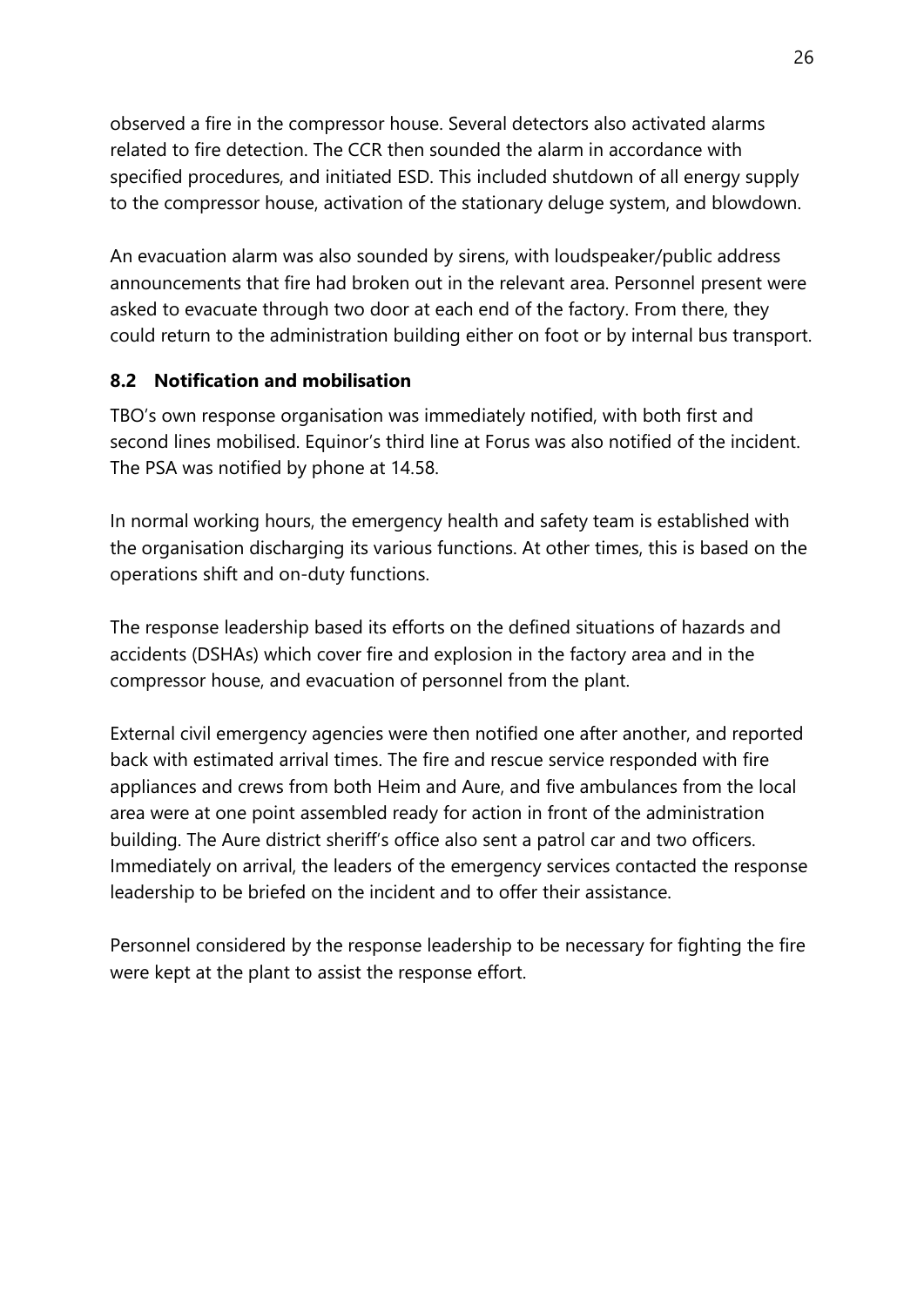

*Figure 8. Minimum staffing for response teams and the CCR in an emergency (source: Equinor).* Key: Company nurse; Response team, 1 smoke diving leader, 2 smoke divers, 1 response vehicle, 1 fire appliance; 2 control room technicians; Order and security, Reception; 2nd line; 3rd line.

#### **8.3 Combating – rescue and evacuation**

The on-scene commander (OSC) arrived at the fire scene soon after the alarm was sounded, and decided that personnel in the response team had to maintain a good and safe distance (about 150 metres) from the compressor house, which was now alight with visible flames through the ceiling. He also decided to wait in taking action towards the building until the fire had been moderated by the stationary deluge systems, and then possibly continue extinguishing work in collaboration with the fire brigade when it arrived with appliances for spraying water and perhaps laying foam.

After the police and fire brigade arrived, it was clarified that TBO's OSC would continue to lead efforts at the fire scene.

When establishing the assembly/muster point out in the field, ambiguities meant that the response team failed to receive clear instructions on where they should assemble, and the response vehicle with rescue equipment was also initially parked in a less convenient position than the one considered optimal with hindsight.

The OSC was in regular radio contact throughout with the second-line response leader. With the aid of CCTV, the CCR could see the compressor house from the outside but had no direct internal view of the fire scene.

Weather conditions were favourable during the incident, with a wind speed of 0.2-1.4 metres/second and a temperature of about 4 °C according to YR.no.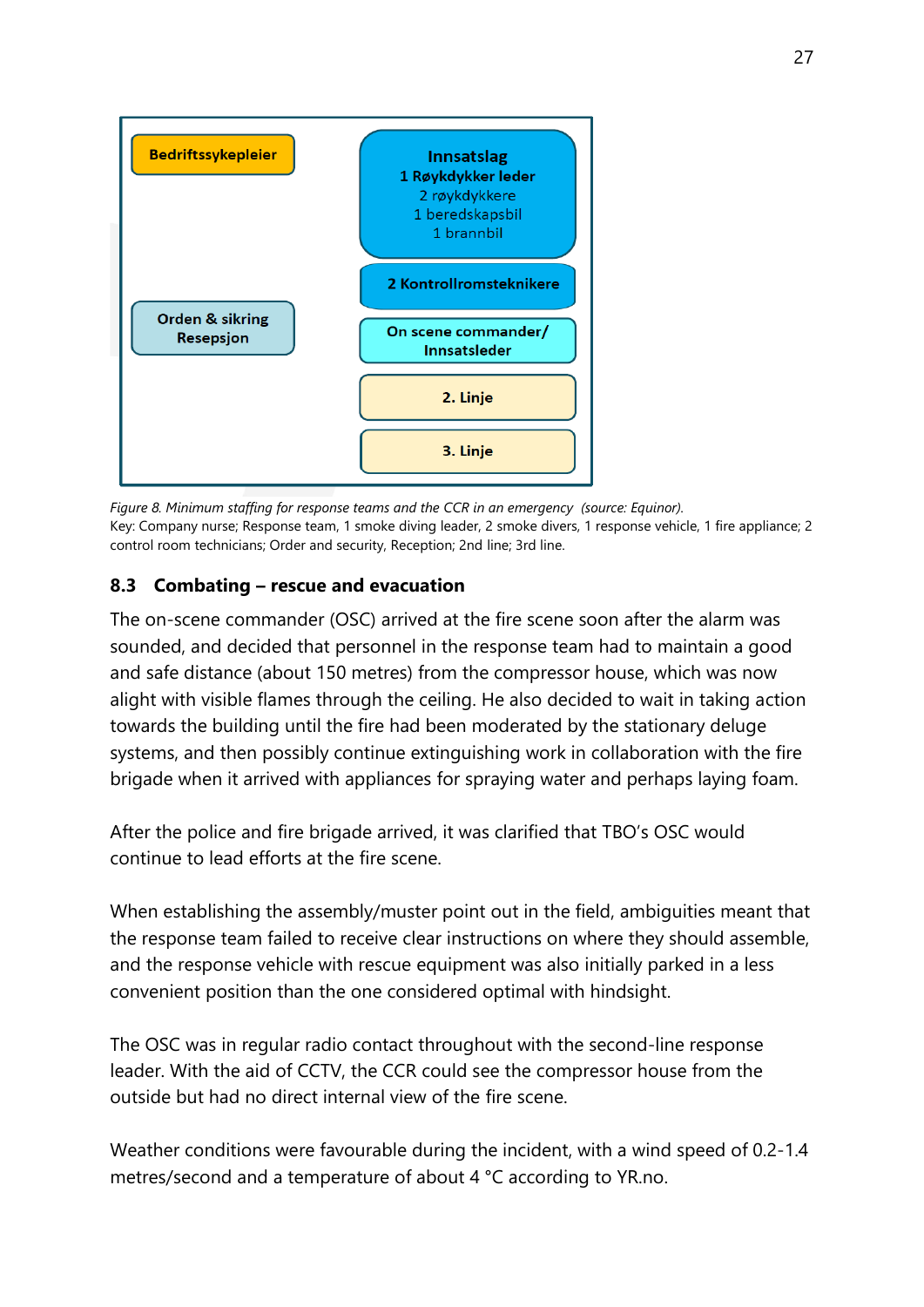Two stationary water monitors positioned about 30 metres from the compressor house had to be activated manually by the response team after its arrival at the fire scene. It cannot be ruled out that an escalation of fire/explosion could have occurred after the team arrived, and that further consideration should therefore be given to the question of a safe distance.

TBO has its own fire appliance with water monitors. It is somewhat unclear whether and how possible use was made of this in fighting the fire.

Security personnel are responsible for counting personnel, based on reporting from the individuals present and from supervisors out in the factory area. According to the log, this was under control about 15.25. Some 40 people were evacuated from the plant. TBO's performance requirements can be understood to require an overview of personnel within 15 minutes in the factory (E.YK-4) and within 45 minutes for the whole plant.

Once the fire looked like being under control, around 15.40, the OSC decided that people could enter the building to check if the flames were extinguished. Before then, the CCR also confirmed that pressurised systems, including the synthesis gas and CO<sup>2</sup> level, were under control. Two smoke divers from the response team then entered the compressor house at ground level, but discovered about 40 centimetres of water and oil on the floor and decided to withdraw until this liquid had been pumped out. The roof structure also appeared to have suffered considerable damage from the fire and fragments thrown off in the turbine breakdown, which contributed to the decision to withdraw response personnel from the building for safety's sake.

A vehicle equipped with pumping/suction equipment was then requisitioned from the SAR company to remove oil spillage and polluted water from the compressor house. This unit arrived around 18.30 and began work immediately. No acute spills were registered over and above the liquid observed and collected inside the compressor house in addition to the actual fire.

Plans were made to replace TBO's own response personnel out in the field during the afternoon, and fresh people were ready to take over at about 16.45.

## **8.4 Comments on combating the incident**

The conditions mentioned in this section could indicate a need for more training and drills directed particularly at positioning response personnel during an incident of this kind and at the use of response equipment – including TBO's own fire appliance.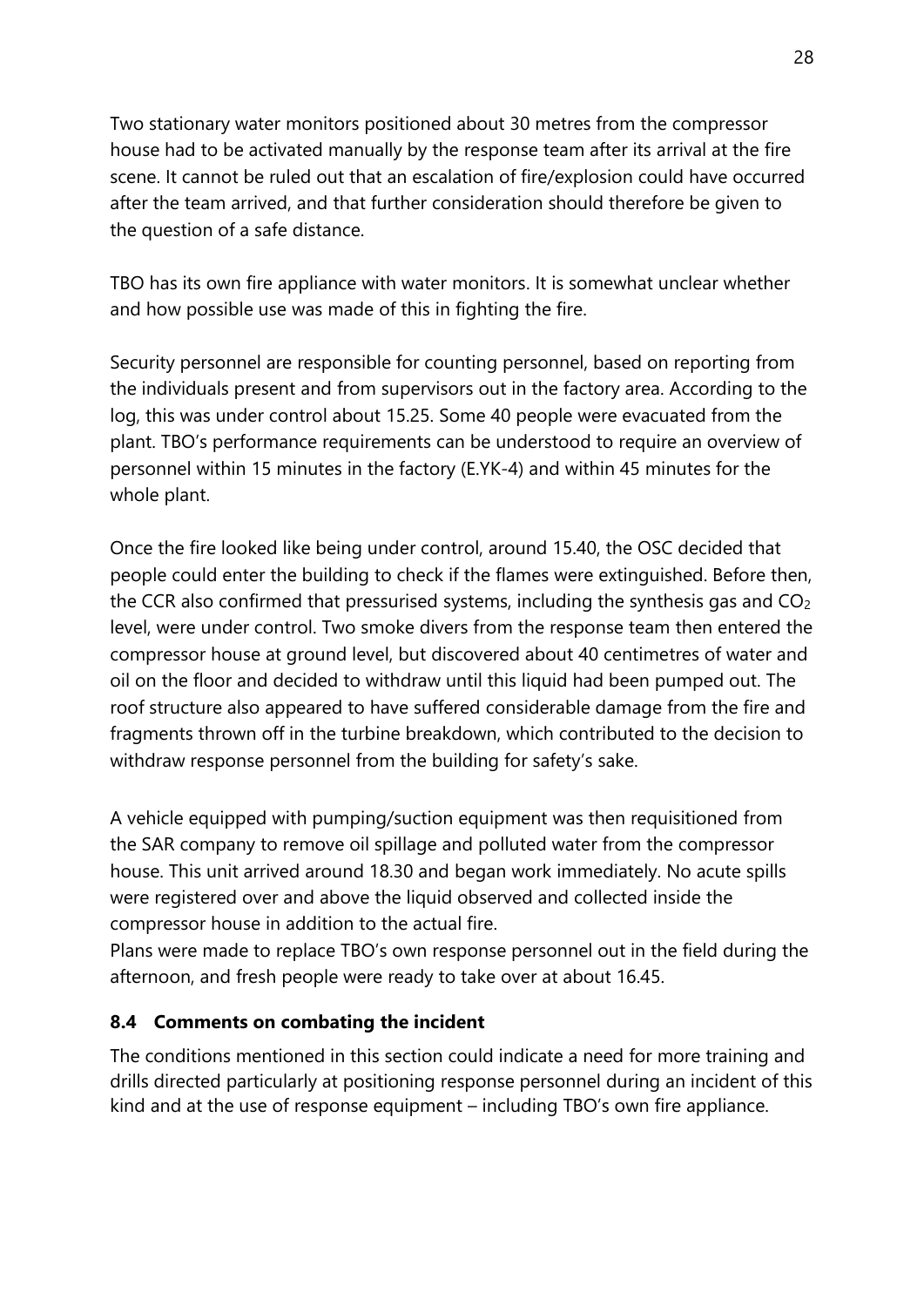## **8.5 Normalisation**

The main purpose of the normalisation phase is to restore the plant with associated personnel resources to a safe and normal condition.

Nobody was physically injured in the incident, but several were affected by it – partly because it was not possible to shut down the TG from the CCR. The actual fire scene also became a powerful experience for the responding personnel. Everyone involved took part immediately after the incident in post-mortems and debriefings, and – along with other people who wanted this – were offered follow-up by health personnel.

After the blaze had been extinguished, the fire scene was secured and cordoned off to permit further follow-up and investigation of the incident. This was also ordered by the police.

External emergency services started leaving TBO at about 16.30, since the incident was under control. The Aure fire and rescue service and one ambulance stayed a little longer through the afternoon before departing in agreement with the police and the response leadership.

The PSA team has not assessed the contribution of the civil emergency services and their collaboration with TBO, since this falls outside the mandate for its investigation. TBO's own response personnel were available through the evening, and the final log entry was made at 19.04.

The PSA team has not gone into further detail on measures taken by the company during the normalisation process, but has secured confirmation that personnel involved have received the follow-up prescribed by the company's internal rules and routines. Furthermore, evaluations of the emergency response during the incident have been conducted with personnel involved.

Methanol production resumed during week 7.

## **9 Regulations**

The technical and operational regulations specify requirements on the design of land plants which also contain steam facilities. These requirements are almost entirely riskbased and functional, and do not set explicit design standards for steam plants.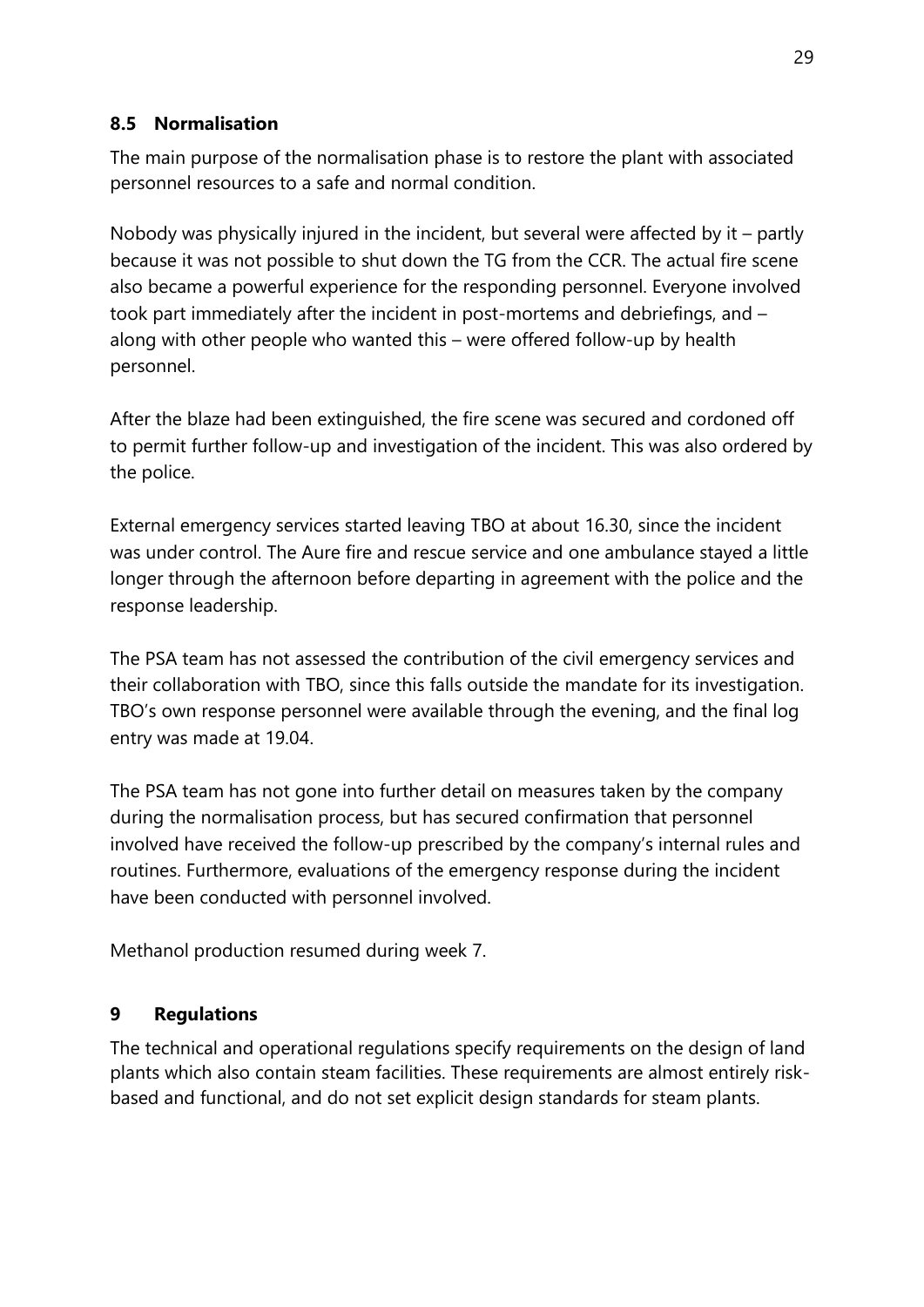#### **10 Observations**

The PSA's observations fall generally into two categories.

- Nonconformities: this category embraces observations where the PSA has identified breaches of the regulations.
- Improvement points: these relate to observations where deficiencies are seen, but insufficient information is available to establish a breach of the regulations.

#### **10.1 Nonconformities**

#### **10.1.1 Failure to identify safety functions and to follow up technical integrity and barrier function**

#### **Nonconformities**

Failure to identify and follow up valves with a barrier function. Inadequate measures to compensate for impaired barrier function.

#### **Grounds**

The classification of equipment components determines how they are followed up in operating conditions. That applies to such aspects as preparing a maintenance programme and requirements for function testing, prioritisation of their maintenance, who is involved in the event of impairment, assessing the need for compensatory measures should impairment occur, and follow-up.

The following conditions were identified by the investigation in relation to following up valves with a barrier function.

- The quick closing and Flintstone valves serve as barriers for overspeed protection of the steam turbine by halting steam supply to the turbine in a PSD. A review of the maintenance system shows that these valves were classified with low criticality. Their barrier function was not described.
- Maintenance of components is intended to ensure that they are capable of performing their function. Maintenance also covers testing and follow-up of performance requirements. The latter were not established for either Flintstone or quick closing valves because of their classification. No routines were established for testing the Flintstone's mechanical non-return function.
- The Flintstone is the only barrier to steam backflow at the MP level. Two functions are available to close the valve. Temporary repairs were made to both of these, and the valve was categorised in SAP as "serious ill". The barrier functions are not reflected in SAP and no assessments were made with regard to the need for compensatory measures as a consequence of the temporary repairs and possible barrier impairment.
- The latest WO established for repairing the Flintstone valve's actuator is dated 18 October 2020 and had a deadline for execution of 2 December 2020. This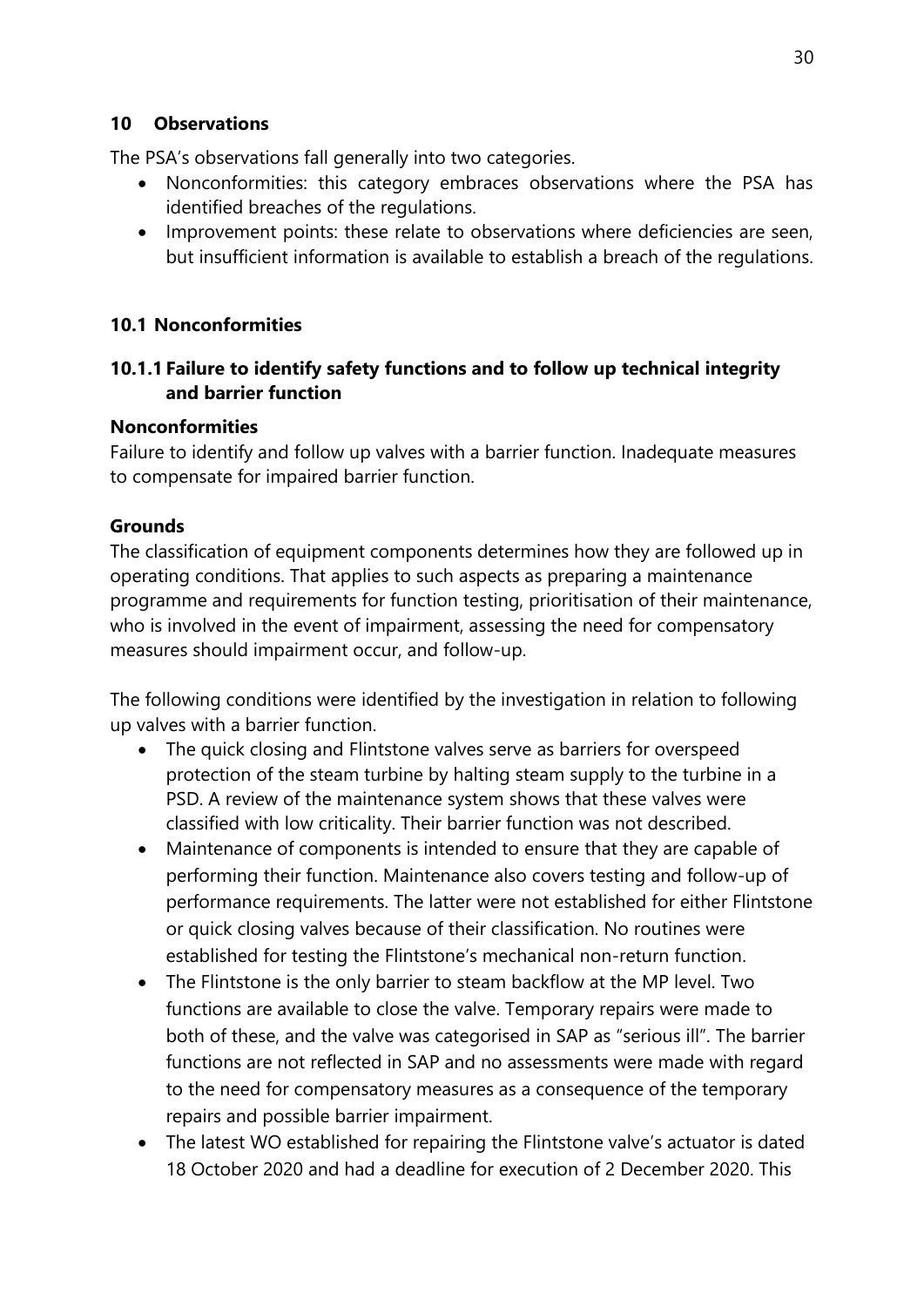job was not done by the deadline, nor was any assessment made of a possible deadline extension.

#### *Requirements*

*Section 5 of the management regulations on barriers Section 58 of the technical and operational regulations on maintenance Section 58 of the technical and operational regulations on classification*

#### **10.1.2 Follow-up of the system**

#### **Nonconformity**

Inadequate follow-of the system to identify technical and operational weaknesses.

#### **Grounds**

Routines have been established for reviewing the various TBO systems in order to follow up their technical condition and possible barrier impairment. The review largely covers follow-up of defined barrier functions.

The checkpoints used to detect deficiencies in the plant are insufficiently tailored to identify weaknesses in systems other than those identified in TR2237. That applies to auxiliary systems which could have a serious incident potential.

#### *Requirement*

*Section 21 of the management regulations on follow-up*

## **10.1.3 Documentation**

## **Nonconformity**

Operating documentation for equipment components related to the steam TG were lacking or difficult to access.

## **Grounds**

The original vendor documentation contains information related to functionality and recommendations for following up such components as the quick closing and Flintstone valves. These details are not reflected in the data found in the system used today for follow-up and operation.

No data sheets have been available for the quick closing and Flintstone valves.

## *Requirement*

*Section 40, litera c of the technical and operational regulations on start-up and operation of onshore facilities*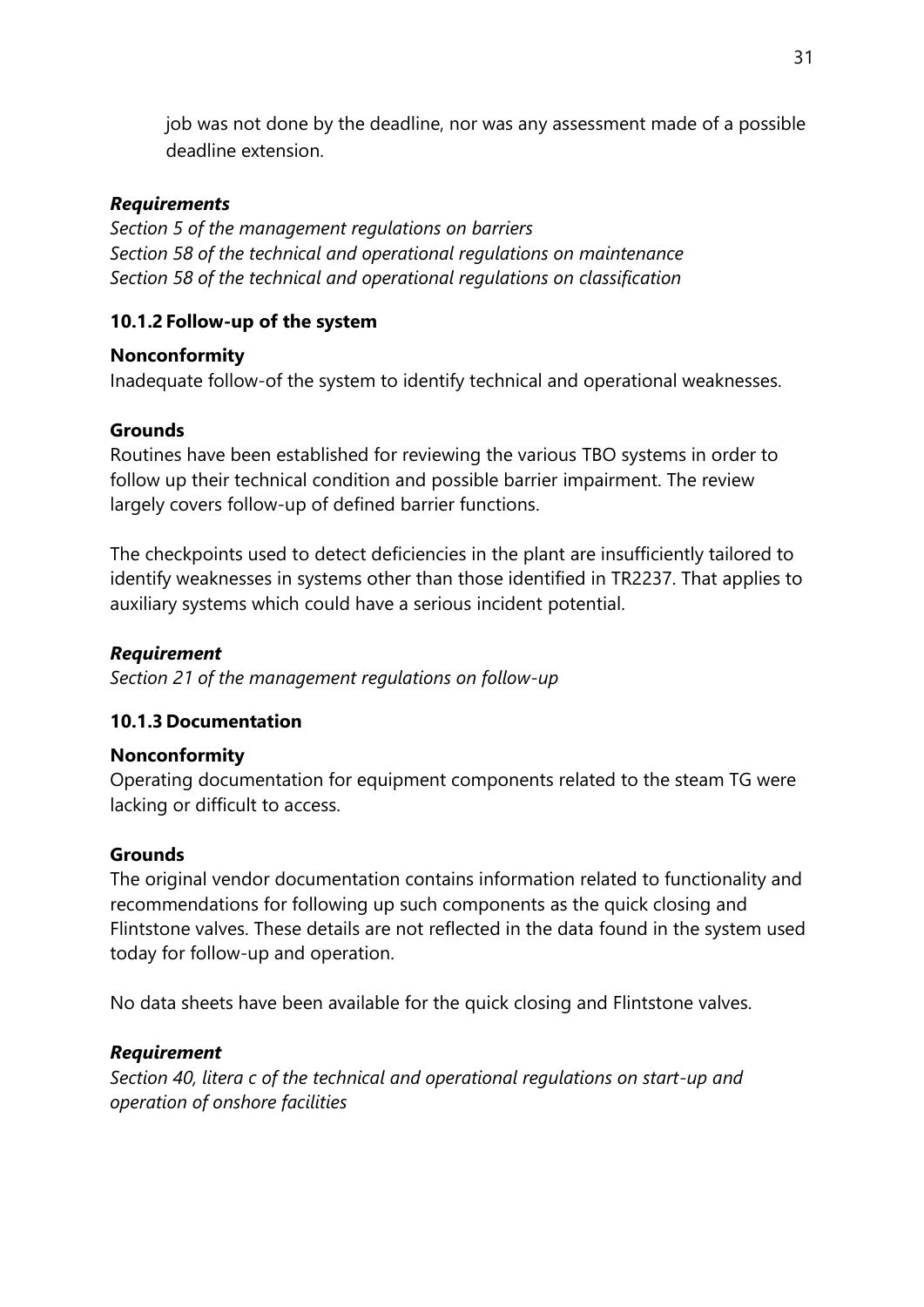## **10.1.4 Safe distance from the fire scene not established**

#### **Nonconformity**

Barriers to reduce opportunities for faults, hazards and accidents occurring and developing are deficient in that no minimum safe distance has been established for response personnel on arrival at the relevant fire scene.

## **Grounds**

The safe distance to be used by response forces when responding at the relevant fire scene were neither established nor known, including what represents a safe distance when threatened by an explosion or the uncontrolled ejection/hurling of fragments from a fire and explosion in the compressor house.

#### *Requirements*

*Section 5, litera b and c of the management regulations on barriers Section 66 of the technical and operational regulations on emergency preparedness plans*

#### **10.2 Improvement points**

#### **10.2.1 Unclear how the Tjeldbergodden fire appliance was used**

#### **Improvement point**

TBO has its own fire appliance with water and foam spraying equipment. It is unclear whether and how this was used during the response at the fire scene.

## **Grounds**

Based on interviews, feedback and the document review, including logs after the incident, it is somewhat unclear whether and how TBO's own fire appliance was used during extinguishing work and in fighting the fire.

#### *Requirements*

*Section 64 of the technical and operational regulations on establishment of emergency preparedness* 

*Section 66 of the technical and operational regulations on emergency preparedness plans*

## **10.2.2 Unclear performance standard for personnel check (POB) in the plant**

## **Nonconformity**

The performance requirement for counting personnel (POB) in the plant (factory area) in the event of such an incident, after the alarm is sounded and evacuation announced, can be interpreted to be 15 minutes (E.YK-4). The log shows that this took significantly longer than is considered to be the performance requirements for this part of the TBO complex.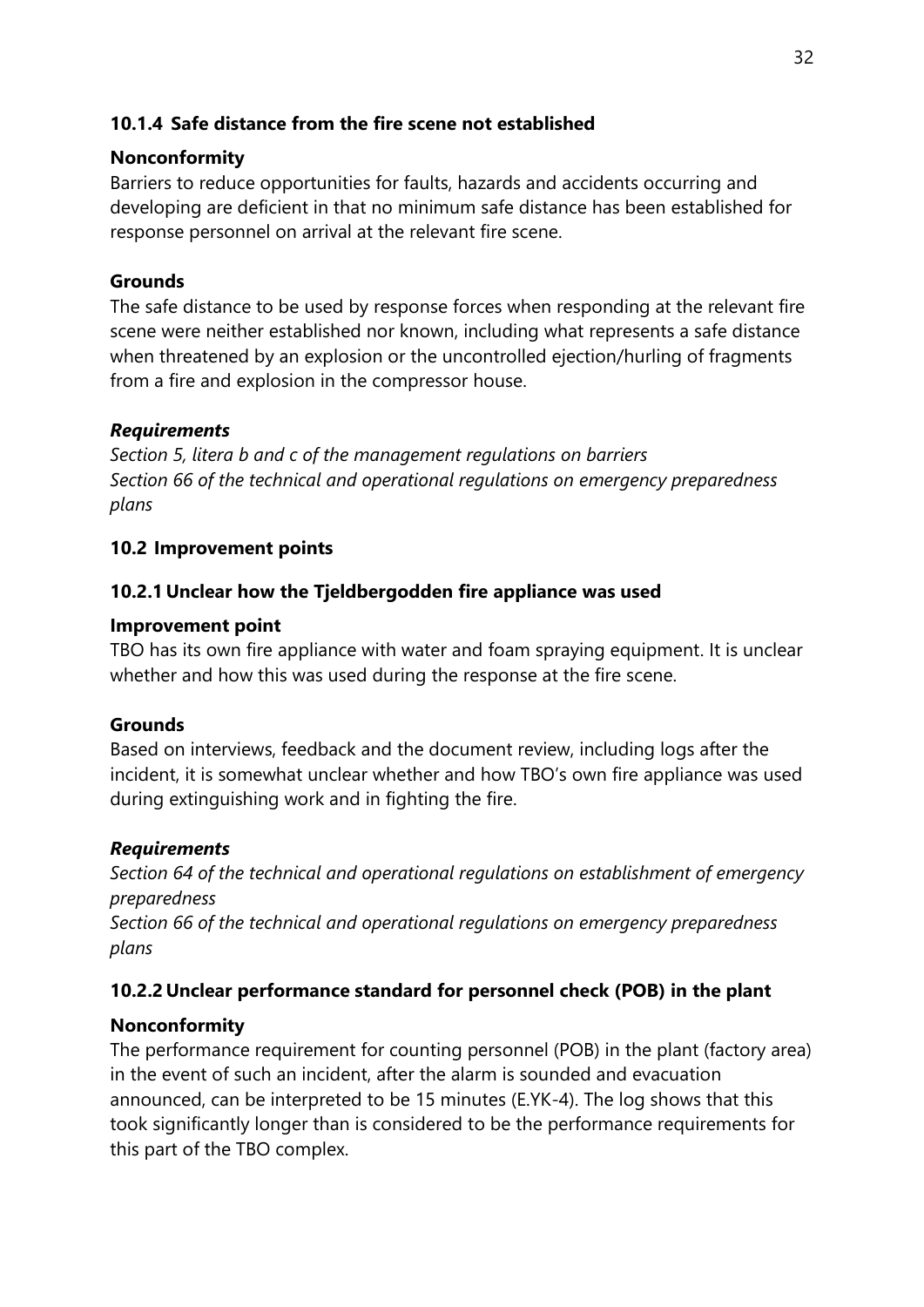# **Grounds**

The emergency preparedness plan for TBO, with associated appendix E, sets the performance requirements at 15 minutes for establishing the status of people in the factory (E.YK-4). According to the log, it took about 45 minutes during the incident for the response leadership to obtain a full overview of personnel evacuated from the factory area, over and above those participating in the response.

# **Requirement**

*Section 66 of the technical and operational regulations on emergency preparedness plans*

# **11 Barriers which functioned**

Barriers intended to detect overspeed of the machine functioned as intended during the incident. A review of the control-system log shows that functions for shutting down steam supply were initiated. Fire detection functioned as intended.

CCR operators took manual actions related to PSD and blowdown in the area and initiated deluge.

# **12 Discussion of uncertainties**

# **12.1 Reason why the solenoid failed**

The closure function on the Flintstone valve failed during the incident. Technical investigations of the solenoid are still under way. The reason for the failure has therefore not been established when this report is published.

# **13 Assessment of the player's investigation report**

Equinor has conducted its own investigation of the incident at TBO. The report is detailed and its conclusions related to the causes of the incident largely coincide with those drawn by the PSA team.

Equinor's report has identified a number of lessons learnt, including the following:

- 1. increase and maintain expertise on steam turbines
- 2. establish adequate PM for critical valves
- 3. evaluate measures to prevent fragments scattered by breakdowns causing escalation
- 4. safeguarding similar equipment at other plants.

Where point 3 is concerned, challenges are described in relation to lack of distance/ physical separation between the TG and the synthesis gas compressor. This is